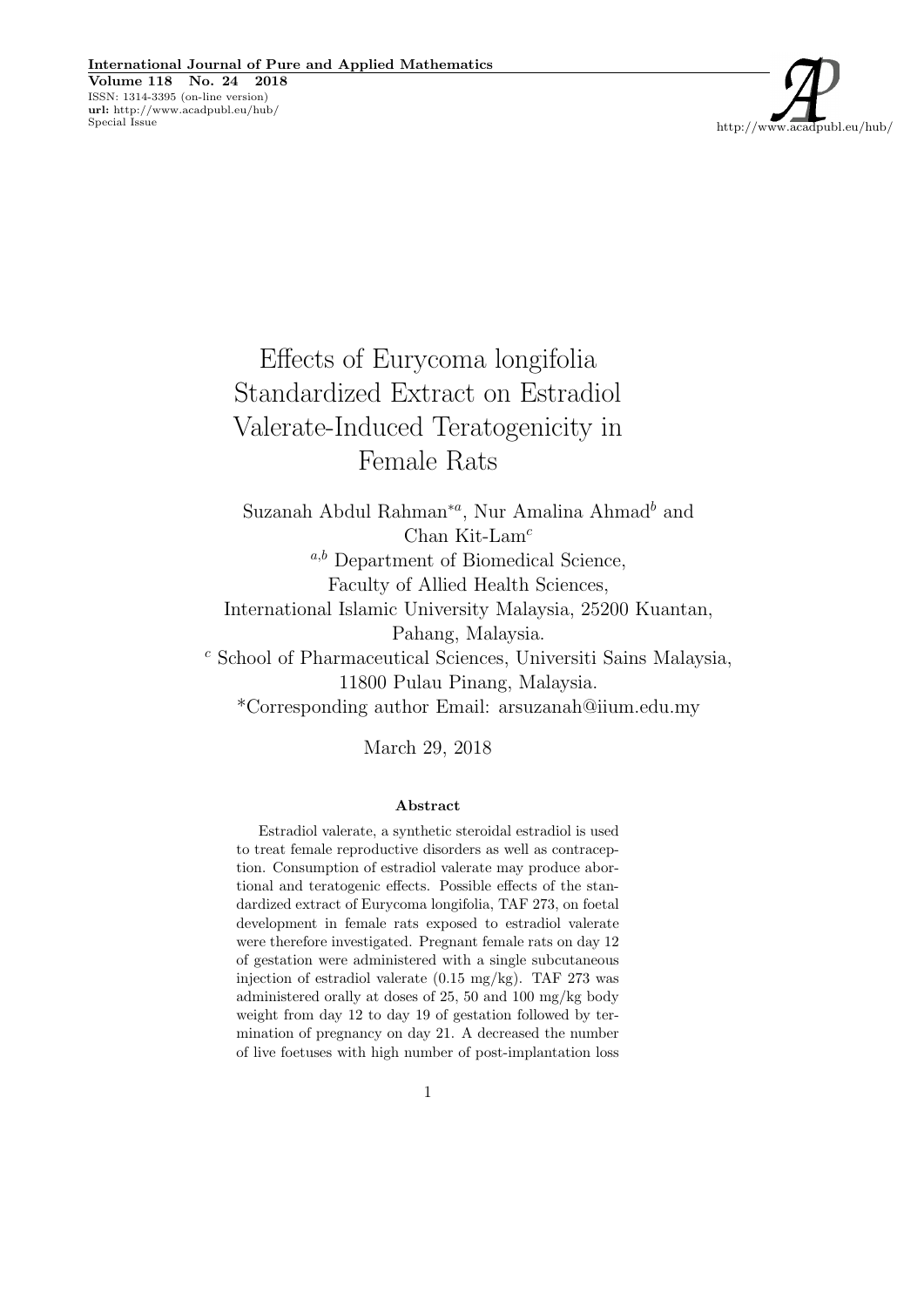and early resorption were observed. Administration of 100 mg/kg TAF 273 resulted in high number of live foetuses but with decreased body weight and crown-rump length possibly due to competition for space for embryonic development and blood supply. Kyphosis, scoliosis and kinky tail following treatment with estradiol valerate were apparent. Eurycoma longifolia may have potential in ameliorating teratogenic effects of estradiol valerate by reducing external abnormalities in the rat foetuses and may have prospects in the treatment of female-linked disorders and complications.

Key Words:Eurycoma longifolia; TAF 273; Teratogenicity; Estradiol Valerate; Foetus.

# 1 Introduction

Teratogenic effects during pregnancy can be induced by a variety of factors primarily affecting the balance of maternal hormones. Among problems associated with the lack of natural oestrogen in the body include irregularity of the menstrual cycle, decreased reproductive capacity and also effects on bone formation in women. However, excessive levels of oestrogen can be a risk leading to breast and uterine cancers and birth defects and foetal loss following pregnancy. Estradiol valerate, a synthetic and steroidal estradiol, has been used to treat female reproductive disorders associated with low levels of oestrogen. It is sometimes administered during in vitro fertilization (IVF) to support fertility procedures by thickening and stabilizing the uterine lining continuing up to week 12 of pregnancy to maintain appropriate hormonal environment for embryo transfer.(1) Exposure to estradiol valerate during early pregnancy has since been known to produce abortional effects especially in cases of unknown pregnancy. Teratogenic effects have also been detected at toxic levels of the agent.(2) A traditional plant, Eurycoma longifolia, growing in abundance in Malaysia and countries of South East Asia, is known for its positive reproductive effects and a standardized extract, TAF 273, has been shown to alleviate hormone-related disorders in males. Enhancements in sperm quality and spermatogenesis are some of the most notable effects observed. (3, 4) However, little is known on its potential towards the female reproductive system. The present work aimed to inves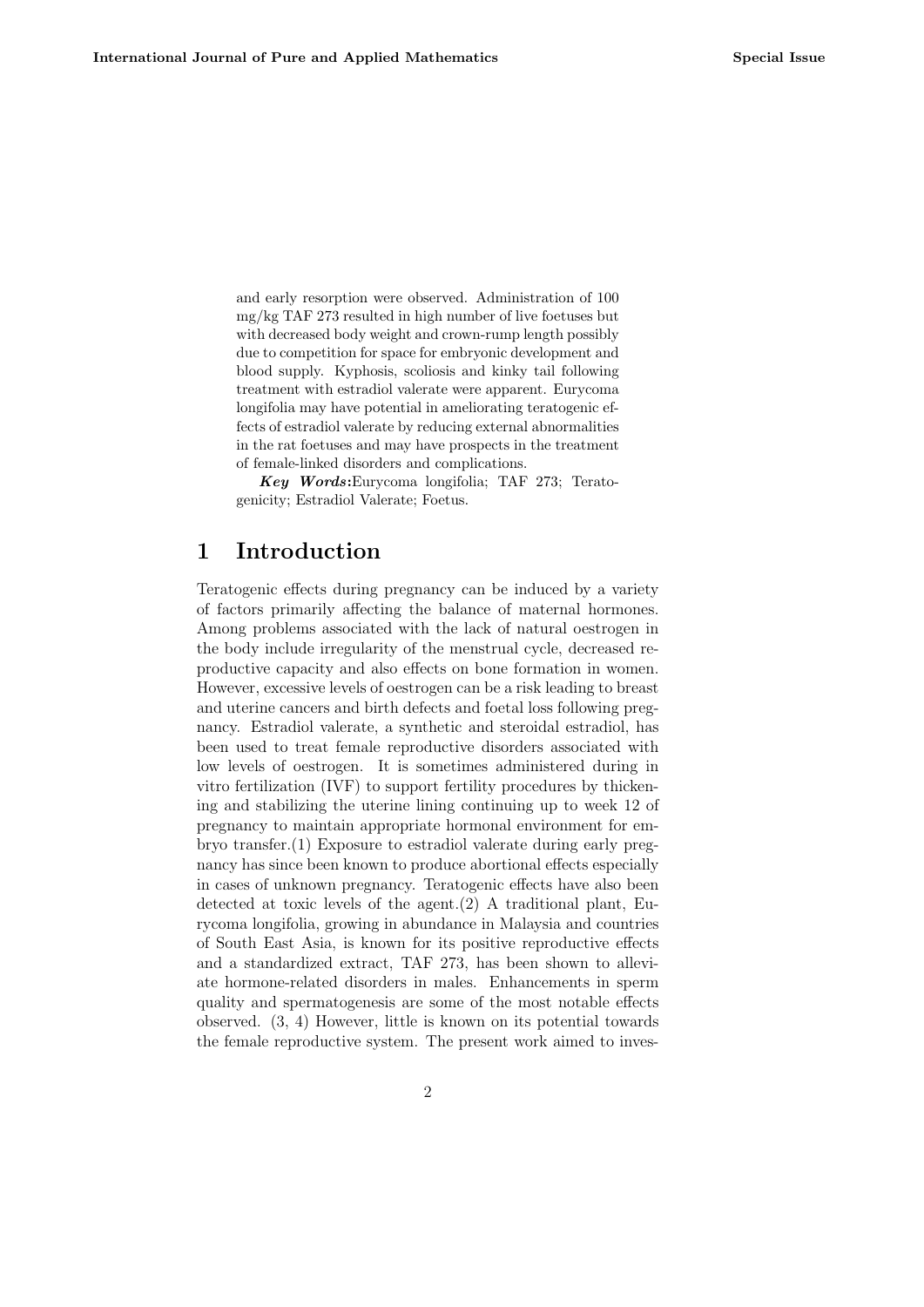tigate the possible effects of TAF 273, a standardized extract of Eurycoma longifolia, on the prevention or amelioration of estradiol valerate-induced teratogenicity effects in foetus of rats.

# 2 Literature Review

### 2.1 Teratogenicity

Teratogenicity is defined as a property or capability to induce malformations. Teratogenic agents can cause malformations or abnormalities in the embryo during foetal development (5) by crossing the placenta. The teratogenic effects from exposure to drugs or potential teratogenic agents can take place during different periods of pregnancy. Gestation in rats can be divided into implantation (gestation day 1-7), organogenesis (gestation day 8-14) and foetal development (gestation day 14-20) periods. Exposure to teratogens at specific periods may result in multiple manifestations of defects. Consumption of substances from plant origin has been associated with teratogenic effects making it unsafe for administration during pregnancy.(6, 7) The malformations produced include growth retardation, skeletal and visceral malformations. A few factors can lead to congenital malformations in the developed foetus including the exposure of the mother to environmental agents and chemical pollutants resulting in genetic alterations.(8) Congenital malformations can cause foetus mortality and morbidity. Some teratogenic agents cause toxicity towards the development of the foetus without inducing maternal toxicity. This may interfere with the later development of an individual especially in cases of exposure to endocrine disruptors.(9)

### 2.1.1 Estrogen

Estrogen or 17-estradiol is a major female sex hormone that regulates the female reproductive system. It is produced mainly in the ovary via conversion from testosterone by aromatase.(10) It is crucial in maintaining the reproductive cycle, acting together with progesterone in maintaining pregnancy. Therefore, any disturbance in the balance of estrogen levels in females may directly lead to female reproductive disorders.(11) It is known that exposure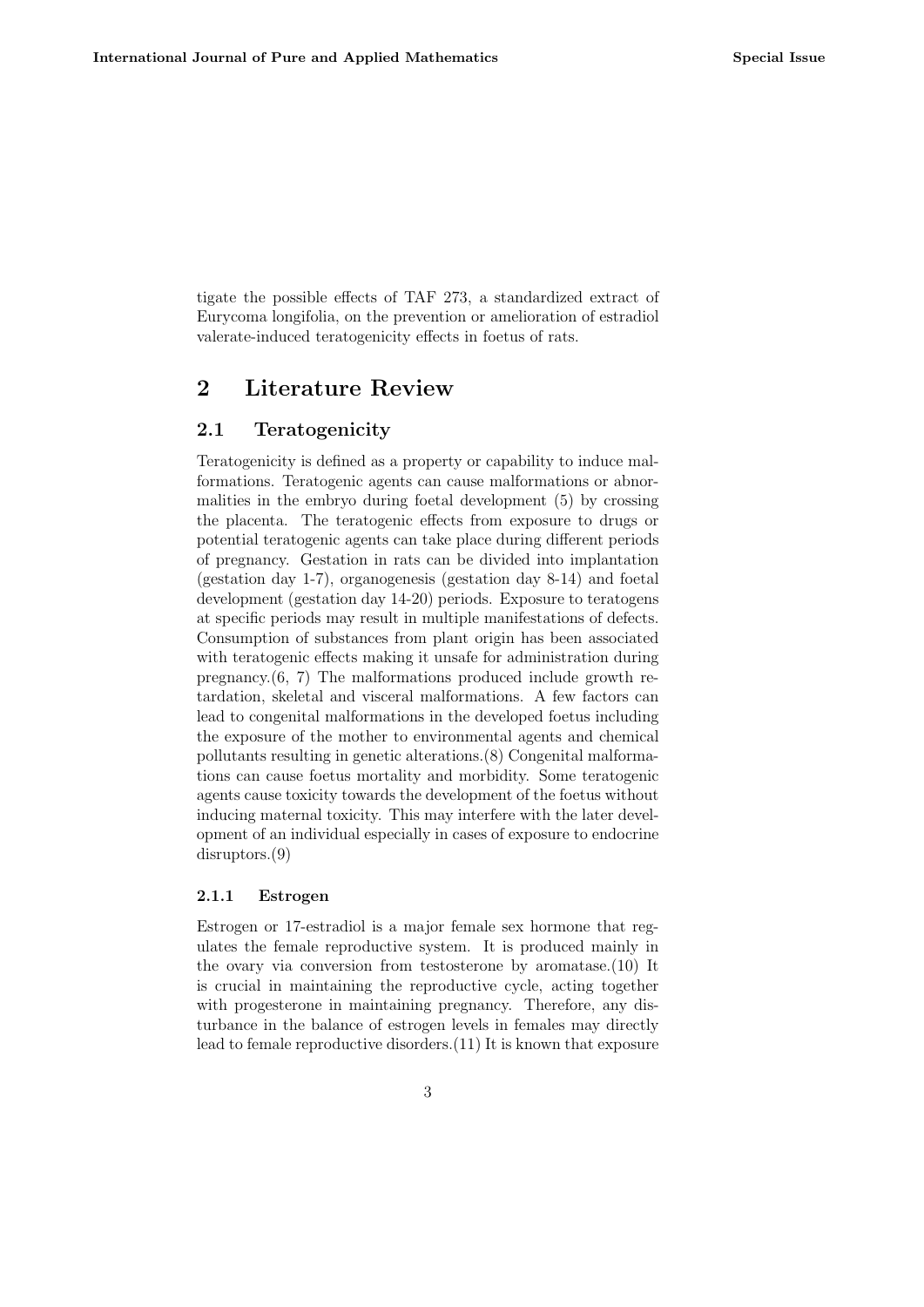to excess exogenous estrogen during a hormone-sensitive period in prenatal environment can result in abnormalities and perturbation in female reproductive system and function.(12, 13) Many previous studies have demonstrated that excess in foetal estrogen can give rise to chronic diseases in adulthood such as breast cancer.(14-16) Estradiol valerate (EV) forms free 17-estradiol (E2) in the body, hence it is commonly used as contraceptive drugs, agents assisting in vitro fertilization (IVF), hormone replacement therapy (HRT) as well as to treat female animal models with reproductive disorders. Induction with EV in female rats at different stages of development (neonatal, prepubertal, pubertal and adult) has resulted in the formation of cystic follicles, a distinct characteristic for polycystic ovarian syndrome (PCOS). Little is known on the action of EV as a teratogenic agent therefore creating the opportunity for exploration on its adverse effects in foetus development.

## 2.2 Eurycoma longifolia

Eurycoma longifolia Jack (Genus: Eurycoma; Family, Simaroubaceae), popularly known as 'Tongkat Ali is cultivated throughout the tropics (17) and is considered popular for its beneficial effects as means for fertility enhancement .

#### 2.2.1 Common Uses

A variety of ailments have been treated using extracts from various parts of the plant. The multiple applications of the roots have shown to relieve conditions of aches and fever in malaria, reduce glandular swelling and ease symptoms of dysentery. Various formulations of the roots of the plant have been consumed as health supplements (18-20), but the most significant use of Eurycoma longifolia is as an aphrodisiac to enhance sexual desires in men with problems of impotence. The leaves have been traditionally applied to treat gum diseases and ulcers, as well as some sexually transmitted diseases like gonorrhea and syphilis. (17)

#### 2.2.2 Activity of Bioactive Constituent

The many uses of Eurycoma longifolia in traditional and modern treatments are contributed mainly by secondary metabolites pos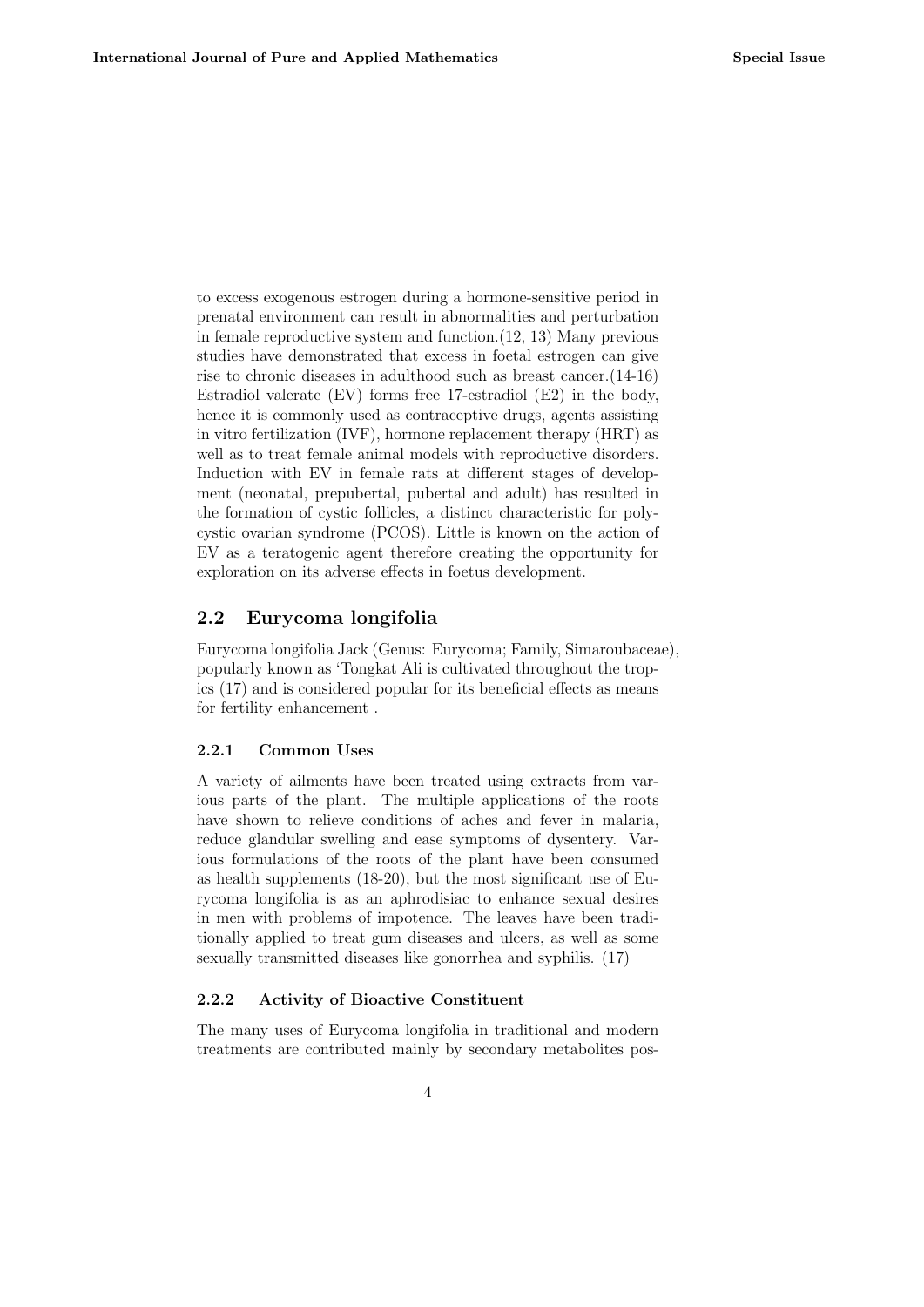sessed by the plant. Phytochemical studies on Eurycoma longifolia, particularly from the roots, have led to the identification, isolation and characterization of a wide array of chemical compounds including quassinoids such as eurycomanone, squalene derivatives, canthine-6-one, l-carboline alkaloid, biphenylneolignans and pasakbumi-B.(17) These compounds isolated from Eurycoma longifolia, are useful as anti-tumor promoting, anti-cancer, anti-bacterial, antioxidant, anti-parasitic, anti-malarial, anti-inflammatory, anti-ulcer, anti-pyretic and anti-arthritic agents as well as possessing cytotoxic and aphrodisiac effects.(17, 21) Some past studies involving biological activities of the plant extracts supported the value of Euycoma longifolia application. Cytotoxicity activities of Eurycoma longifolia extract against in vitro culture of chloroquine-resistant Plasmodium falciparum showed impressive potencies comparable to cytotoxicity on KB cells.(22) Another study by Ang and Sim (23) has reported that root extracts processed using chloroform, methanol, water and butanol increased mounting frequency of the treated animals in a dose-dependent manner. Recent studies on fertility of male rats indicated that eurycomanone possess the ability to enhance the production of testosterone thus leading to improved spermatogenesis and enhanced fertility.(3, 4) Previous study by Abdulghani et al. (24) showed that the extract has potential in ameliorating polycystic ovarian syndrome (PCOS) in female rats exposed to testosterone propionate which later corresponds to a study by Abdul Rahman et al., that reported the potential of the extract in the regulation of the female rats oestrous cycle.(25) Treatment with Eurycoma longifolia standardized extract during the period of organogenesis did not cause any teratogenic effects in female rats suggesting the safety of usage of doses below 100 mg/kg in pregnancy. $(26)$ 

# 3 Methodology/Materials

## 3.1 Chemicals

Estradiol valerate (USP, CAT no. 1254009) was purchased from Nanolife Quest (Shah Alam, Malaysia). The test chemical was dissolved in sesame oil and was freshly prepared daily before treatment.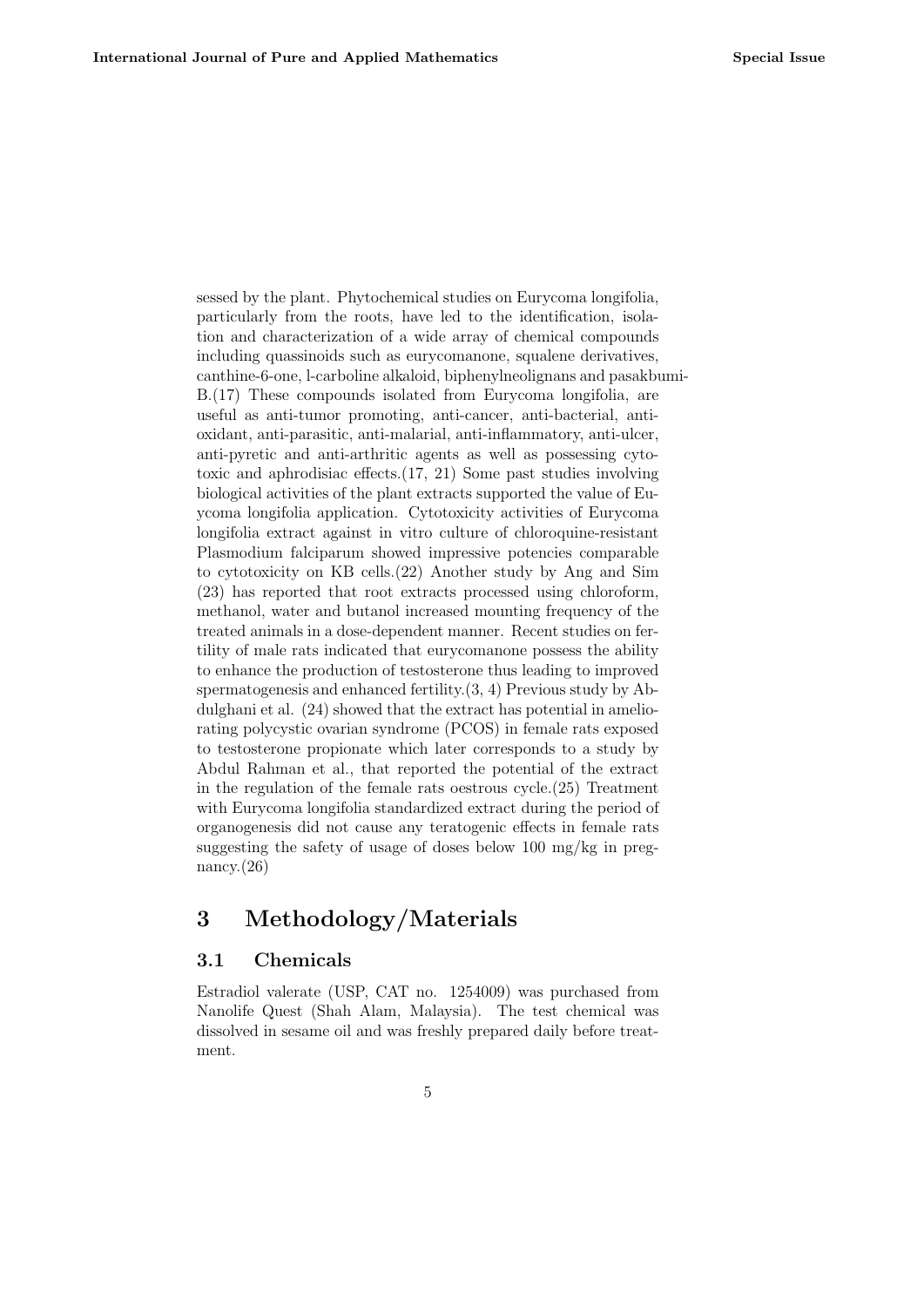## 3.2 Extract preparation

The standardized quassinoid-rich extract (TAF 273) was obtained by courtesy from the School of Pharmaceutical Sciences of Universiti Sains Malaysia in Penang, Malaysia. Extraction and fractionation of the prototypes were specifically done by chromatographic separation following the methods of Low et al.(27)

## 3.3 Animals

Twenty-five nulliparous female and eight sexually matured male Sprague-Dawley rats, aged between 10 to 12 weeks were used. The animals were placed in polypropylene cages under standard laboratory conditions at a room temperature of 22 4 0C, humidity of 30-70% with 12 hours light/dark cycle. All animals were fed with standard diet and tap water ad libitum throughout the experiment. The study was performed according to Animal Study Guidelines and was ethically approved by the Integrated Centre for Research Animal Care and Use (ICRACU), International Islamic University Malaysia [(IIUM/ IACUC Approval/ 2015/ (5) (31)].

## 3.4 Selection of Dose

The no-observed adverse effect level (NOAEL) of the extract was shown as 100 mg/kg body weight/day by Low et al.(26) The Eurycoma longifolia standardized extract, TAF 273, were prepared at concentration of 25 mg/kg, 50 mg/kg and 100 mg/kg body weight to investigate effects of increasing dosage. Estradiol valerate at a dose of 0.15 mg/kg was chosen in this present work following recommendation from a previous study by Behnam-Rasouli and Nikravesh.(2)

#### 3.5 Treatment

The possible teratogenic effects on the development of foetus in female rats exposed to estradiol valerate (EV) was explored. This study was undertaken to further evaluate the possible effects of different doses of Eurycoma longifolia standardized extract (TAF 273) on the developmental toxicity induced by excessive estrogen levels in pregnant rats. Female rats were housed with male rats at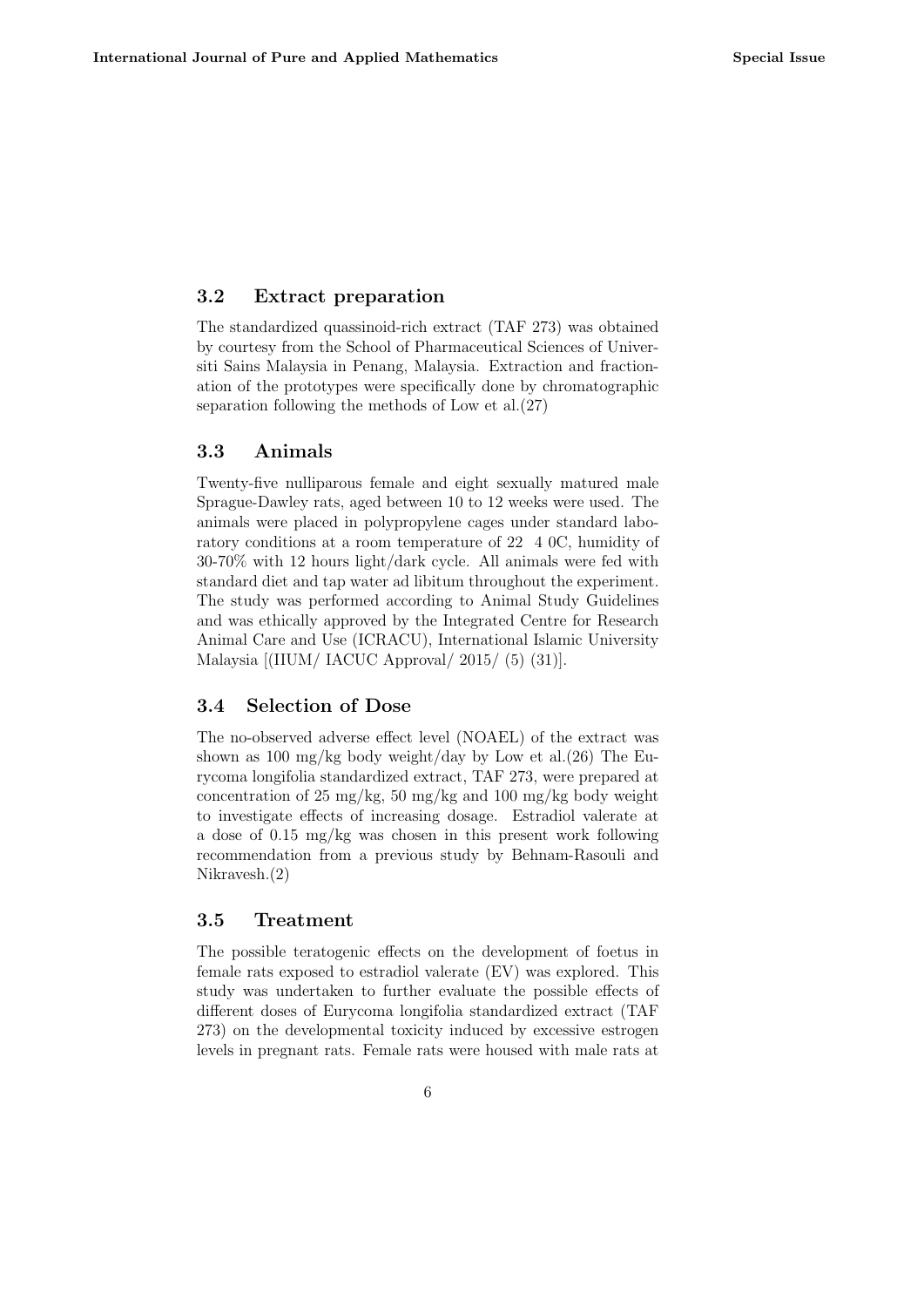the start of the pro-oestrus stage at a ratio of 3:1. The presence of vaginal plug or sperm in the vaginal smear the following morning confirmed the success of mating and was considered as day 0 of the gestation period (GD0). Pregnant rats were weighed individually and randomly divided into five treatment groups of 5 rats each as follows: (i) 10 ml/kg of distilled water (p.o.), (ii)  $0.15 \text{ mg/kg EV}$ (s.c.) on GD12, (iii)  $0.15 \text{ mg/kg}$  EV (s.c) on GD12 + 25 mg/kg TAF 273 (p.o.) from GD12 to GD19, (iv) 0.15 mg/kg EV (s.c) on  $GD12 + 50$  mg/kg TAF 273 (p.o.) from GD12 to GD19 and (v) 0.15 mg/kg EV (s.c) on GD12 + 100 mg/kg TAF 273 (p.o.) from GD12 to GD19. The TAF 273 extracts were prepared daily in distilled water and administered using oral feeding gavage. Pregnancy was terminated on GD21 by injection of 15 mg/kg of xylazine (Sigma Aldrich) and 30 mg/kg ketamine (Sigma Aldrich) intraperitoneally (i.p) subsequent to which a caesarean section was performed.

## 3.6 Maternal Evaluation

Maternal body weight was recorded before termination of the pregnancy on G21. The uterus (gravid uteri) and ovaries were removed, dried in absorbent paper and weighed. The site for implantation were counted through the transparent uterine wall. The uterine horns were cut along the anti-mesometrial (greater) curvature for macroscopic examination of position of late resorptions. Live or dead fetuses were subsequently numbered from the ovarian end of each horn. The live foetus was determined by observation of breathing or response to sound or touch. The number of implantations, resorptions and foetuses were necessary to calculate the post-implantation loss using the following formula:

Post-implantation loss  $(\%) = [(\text{no. of dead focus + no. of}]$ resorption) / total no.implantations  $\times$  100.(28)

### 3.7 Foetus Evaluation

Live foetuses were removed from the uterus and separated from its amniotic sac and placenta and dried on a bloating paper. Foetal parameters such as number of live foetus, weight of foetus, crownrump-length and tail length were measured. All foetuses were then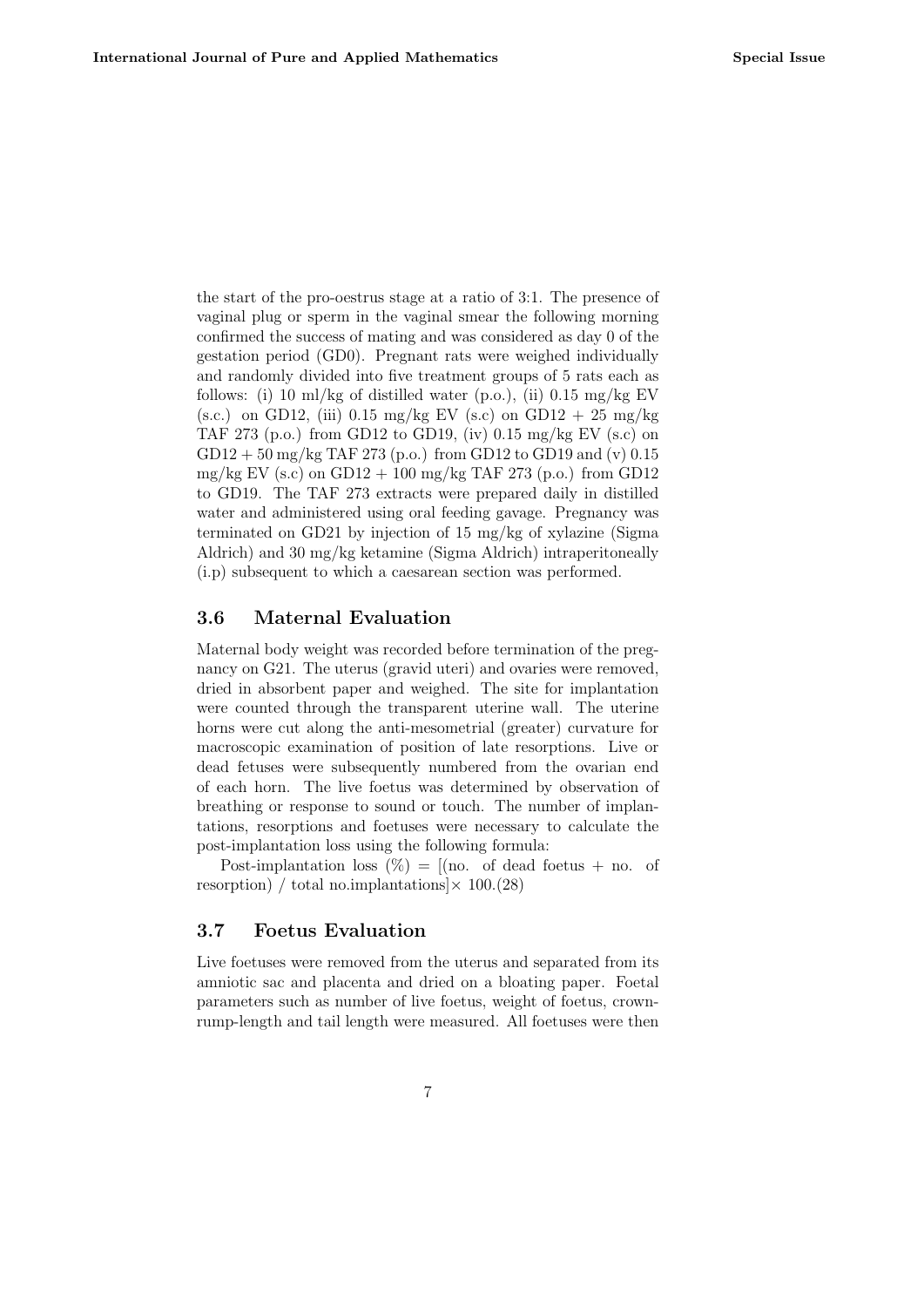examined for sex and external anomalies including kyphosis, scoliosis, kinky tail and growth retardation.

## 3.8 Statistical Analysis

The SPSS 18.0 software was used for statistical analyses of data obtained and results were presented as mean  $\pm$  SD. One-way analysis of variance (ANOVA) and Tukeys test were used as measures to evaluate the significant differences between the groups. The statistical difference was indicated with  $p \leq 0.05$ .

# 4 Results and Findings

## 4.1 Maternal Body Weight



Figure 1: Maternal body weight on GD21 following exposure to EV and treatment with TAF 273 (25, 50 and 100 mg/kg) from GD12-GD19 (n=5). Values are expressed as mean  $\pm$  SD.

Pregnant rats in all groups survived until the scheduled euthanasia. The effects of treatment with estradiol valerate and Eurycoma longifolia standardized extract (TAF 273) on mean weights of pregnant rats are shown in Figure 1. Although not significant, the mean values for the control and experimental groups on GD21 showed a slight increase in body weight for dams treated with EV alone  $(253.75 \pm 23.24 \text{ g})$  compared to the control group  $(237.71 \pm 35.96 \text{ g})$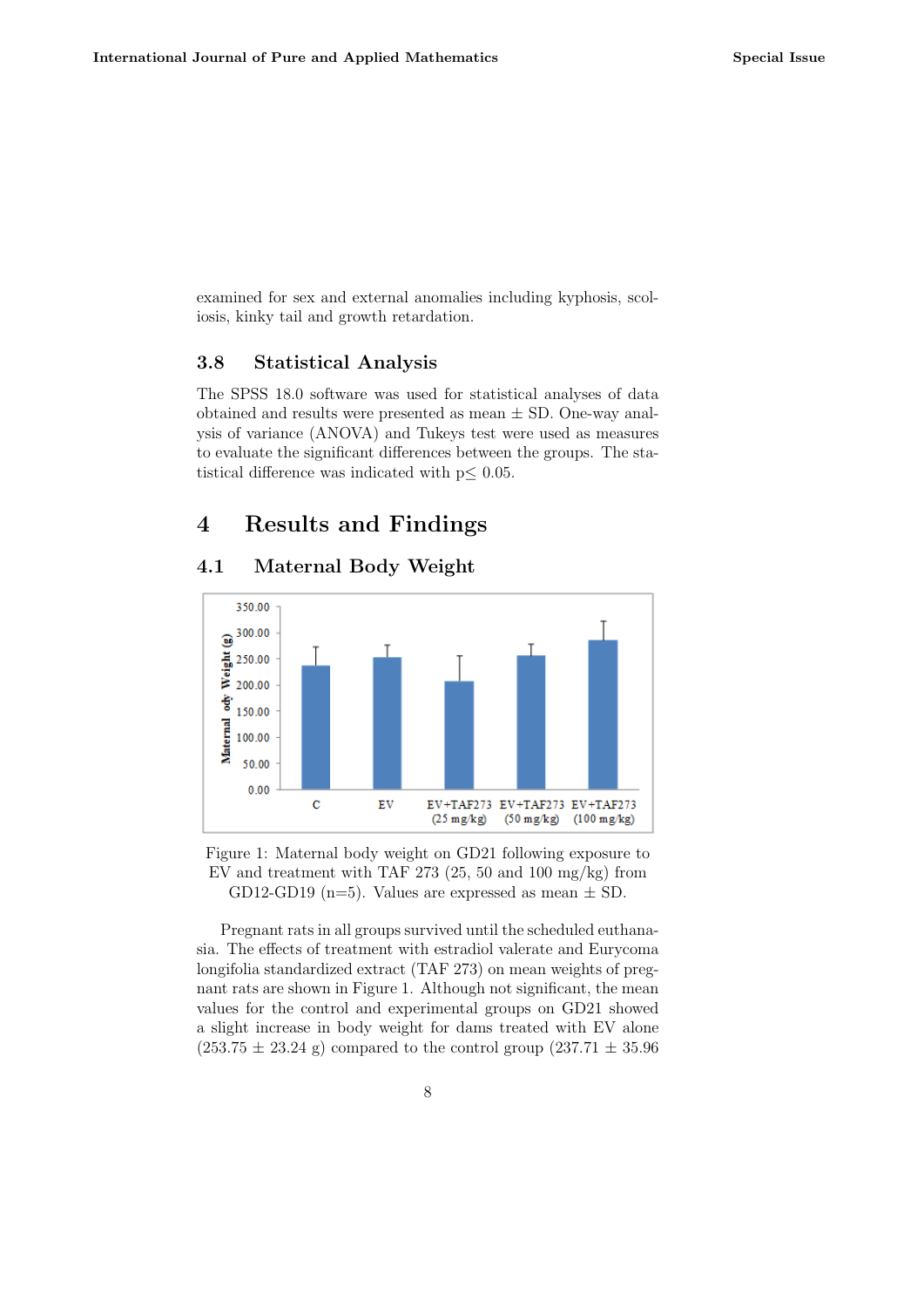g). It was observed that the body weight of dams increased in a dose-dependent manner and100 mg/kg recorded the highest mean body weight of  $285.49 \pm 36.58$  g. TAF 273 at 50 mg/kg and 25 mg/kg resulted in mean weights of  $256.07 \pm 21.91$  g and  $207.93 \pm 1.91$ 46.81 g respectively. There was a significant  $(p<0.05)$  difference in body weight of dams between groups treated with 25 mg/kg and 100 mg/kg of TAF 273.

Table 1. Reproductive parameters exhibited at gestation day 21 following exposure of pregnant rats to estradiol valerate (EV) and Eurycoma longifolia standardized extract (TAF 273).

| <b>Parameters</b> | <b>Control</b>  | EV<br>$(0.15 \text{ mg/kg})$ | Prior single injection of 0.15 mg/kg of EV |                                 |                                  |  |
|-------------------|-----------------|------------------------------|--------------------------------------------|---------------------------------|----------------------------------|--|
|                   |                 |                              | <b>TAF 273</b><br>$(25 \text{ mg/kg})$     | TAF 273<br>$(50 \text{ mg/kg})$ | TAF 273<br>$(100 \text{ mg/kg})$ |  |
| No. of dams       | 5               | 5                            | 5                                          | 5                               | 5                                |  |
| Implantation      |                 |                              |                                            |                                 |                                  |  |
| Total (N)         | 54              | 46                           | 45                                         | 48                              | 53                               |  |
| Implantation/dam  | $10.8 \pm 1.52$ | $9.2 \pm 2.39$               | $9.0 \pm 3.71$                             | $9.6 \pm 2.39$                  | $10.6 \pm 1.79$                  |  |
| Live foetuses     |                 |                              |                                            |                                 |                                  |  |
| Total $(N)$       | 53              | 43                           | 43                                         | 42                              | 52                               |  |
| Live foetuses/dam | $10.6 \pm 2.88$ | $8.6 \pm 2.07$               | $8.6 \pm 2.30$                             | $8.4 \pm 2.70$                  | $10.4 \pm 2.70$                  |  |
| Dead foetuses     |                 |                              |                                            |                                 |                                  |  |
| Total $(N)$       |                 |                              |                                            |                                 |                                  |  |
| Resorptions       |                 |                              |                                            |                                 |                                  |  |
| Total (N)         |                 | З                            | $\overline{2}$                             | 6                               |                                  |  |
| Resorptions/dam   | $0.2 \pm 0.45$  | $0.6 \pm 0.55$               | $0.4 \pm 0.90$                             | $1.20 \pm 2.17$                 | $0.2 \pm 0.45$                   |  |

Values are expressed as mean  $\pm$  SD, n=5

Fig. 2 Boost converter

### 4.2 Number of Live Foetuses

Exposure to EV and treatments with TAF 273 at all doses had no significant effect on the number of live foetuses recovered compared to those in the control group. In EV alone-treated group, a slight reduction in the number of live foetuses was observed  $(8.6 \pm$ 2.07) when compared to the control group (10.6 2.88). In TAF 273 treatment groups, the number of live foetuses in dams treated with 25 mg/kg and 50 mg/kg were comparable to those in EV-treated group, with  $8.6 \pm 2.30$  and  $8.4 \pm 2.70$  foetuses respectively. In contrast, treatment with 100 mg/kg TAF 273 showed an increased in the number of live foetuses  $(10.4 \pm 2.70)$  foetus) which are comparable to those in control group. This is in accordance with the study done by Low et al.(26), where they found that the number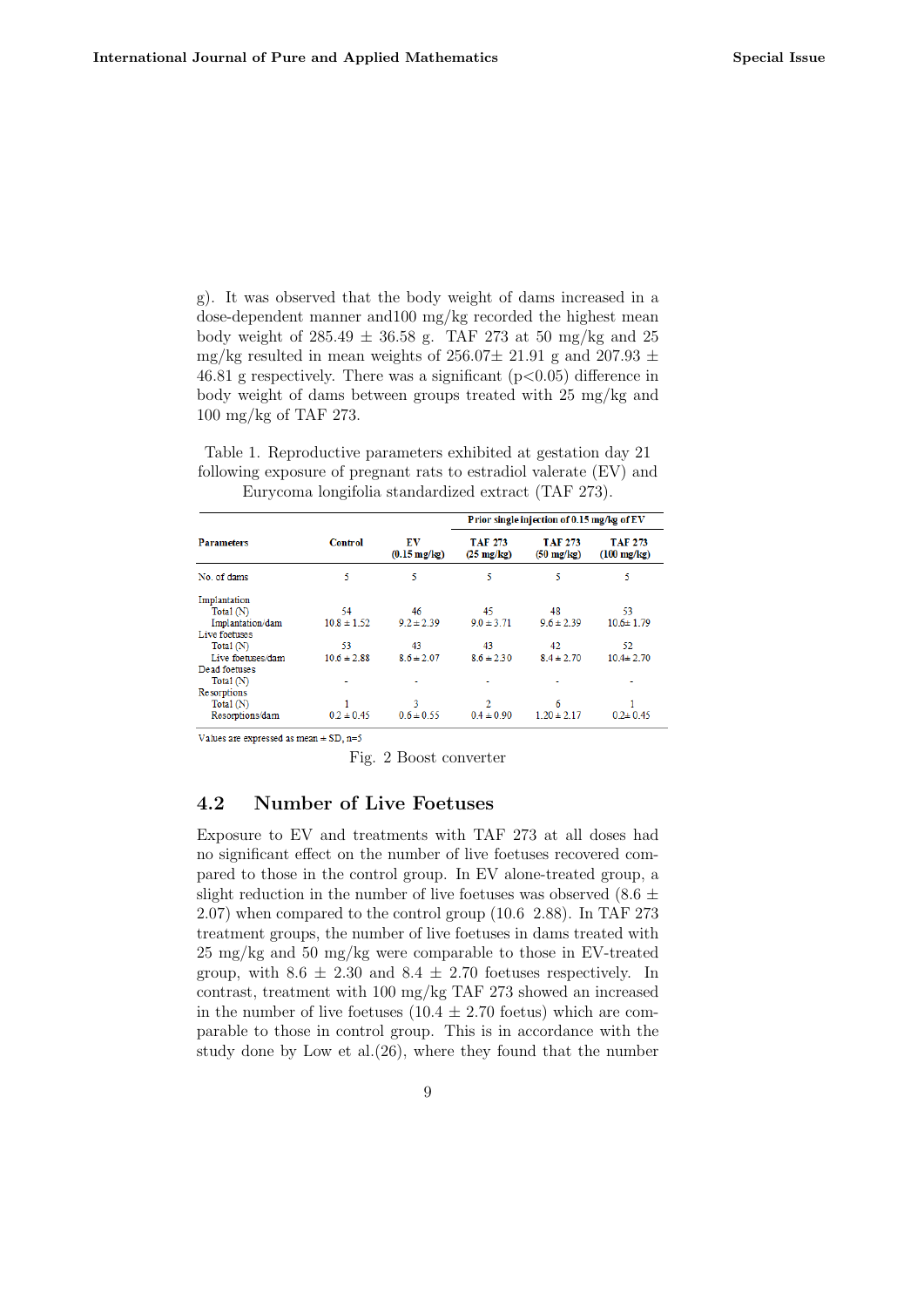of live foetuses was significantly increased  $(p<0.01)$  following treatment with TAF 273 during the period of organogenesis. In addition to this, the reduction in the number of live foetus observed in EVtreated group in the present study shows agreement to the study done by Benham-Rasouli and Nikravesh(2). The results are also in accord with that of a study using a lower dose of EV (5 g) administered intradermally on gestation day 7, which showed a significant reduction  $(p<0.01)$  in litter size. (29)

### 4.3 Post-implantation Loss and Resorptions



Figure 2. Percentages of post-implantation loss following exposure to EV and treatment with TAF 273 (25, 50 and 100 mg/kg) from GD12-GD19 (n=5). Values are expressed as mean  $\pm$  SD.

It was previously reported that a single injection of 0.15 mg/kg EV during the first half of pregnancy (gestation day 0, 2, 4, 6, 8 and 10) increased the abortion rate of pregnant rats. Exposure of estradiol valerate on the first half of pregnancy (on gestation day 6) has been done (data not shown) prior to the present study in order to prove the high incidence of abortion. Similarly, no pregnancies were observed in all treated dams and inflammation and haemorrhage of the uteri were observed suggesting implantation to have occurred before abortion. Some of the dams experienced vaginal bleeding after injection of EV on GD6. It was then decided that the injection of EV commenced on GD12 to investigate the effects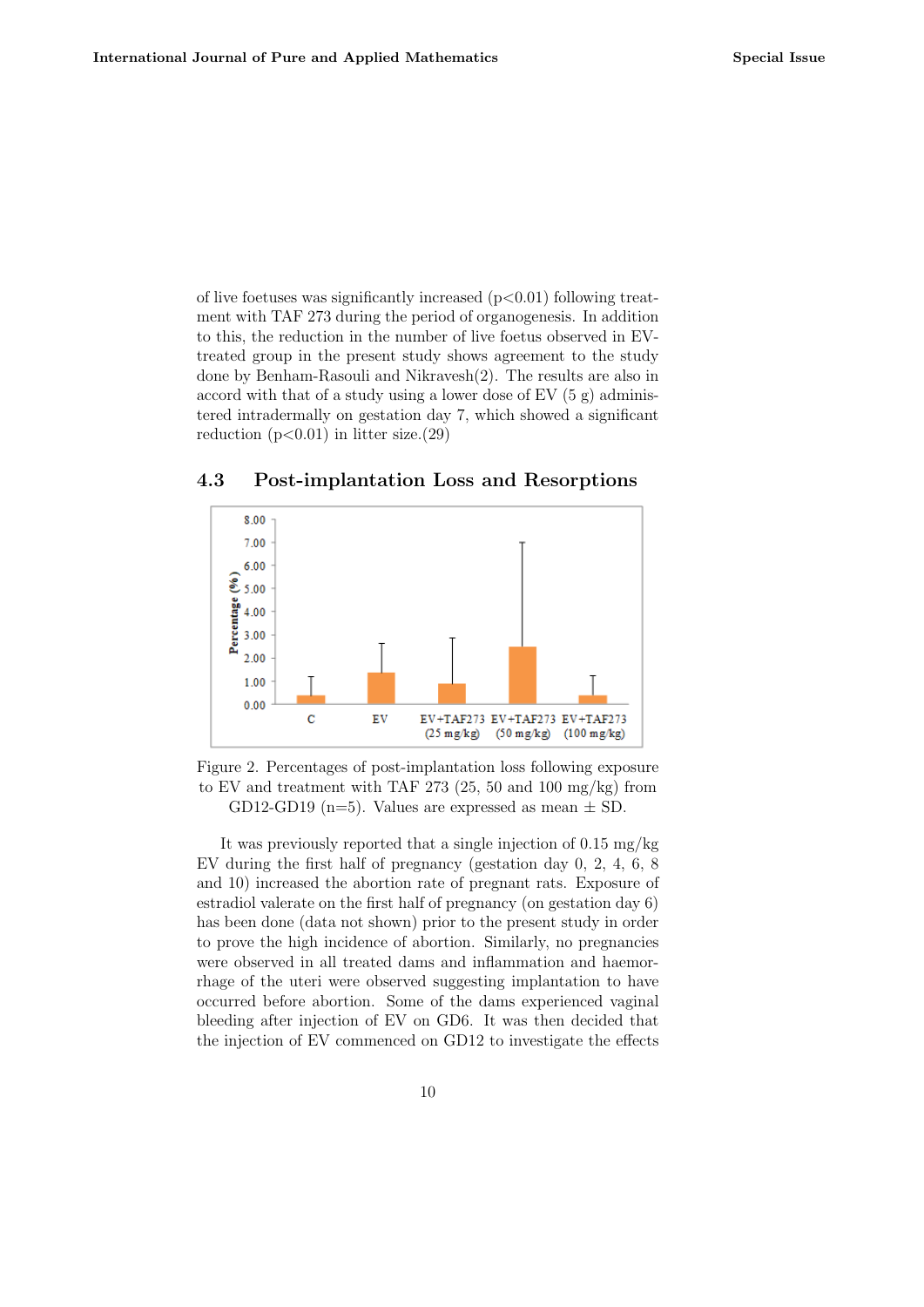of the Eurycoma longifolia standardized extract on foetal development upon exposure to EV. Figure 2 shows the initial number of successful implantation to enable the calculation and the presentation of the number of foetal post-implantation loss. Exposure to EV was done during the second half of pregnancy on gestation day 12 (GD12) according to a previous study done by Behnam-Rasouli and Nikravesh.(2). Therefore, results on the number of corpora lutea, pre-implantation loss and number of early resorption were not included in this present study as the exposure begins after implantation.

Resorptions were found in all groups with no statistical difference observed (Table 1). The control group and treatment group with high dose of TAF 273 (100 mg/kg) showed the lowest mean values of resorption among all groups with similar mean values of  $0.20 \pm 0.45$  per dam. Treatment with mid-dose of TAF 273 (50)  $mg/kg$ ) recorded the highest mean value of  $1.20 \pm 2.17$  followed by EV alone-treated group with a mean resorption of  $0.60 \pm 0.55$  per dam. Mean resorption following administration of 25 mg/kg TAF 273 was  $0.40 \pm 0.90$  per dam. Similar to the trend in resorption, treatment with 50 mg/kg TAF 273 also recorded the highest mean percentage of post-implantation loss followed by EV alone-treated group with 2.50  $\pm$  4.52  $\%$  and 1.36  $\pm$  1.24  $\%$  compared to the control group  $(0.37 \pm 0.83)$  respectively. The mean percentage of post-implantation loss in the group treated with 25mg/kg and 100 mg/kg of TAF 273 were  $0.88\pm 1.99$  % and  $0.38 \pm 0.85$  % respectively. Authors note that the variability in some groups are high for some treatments as appropriate in any animal study.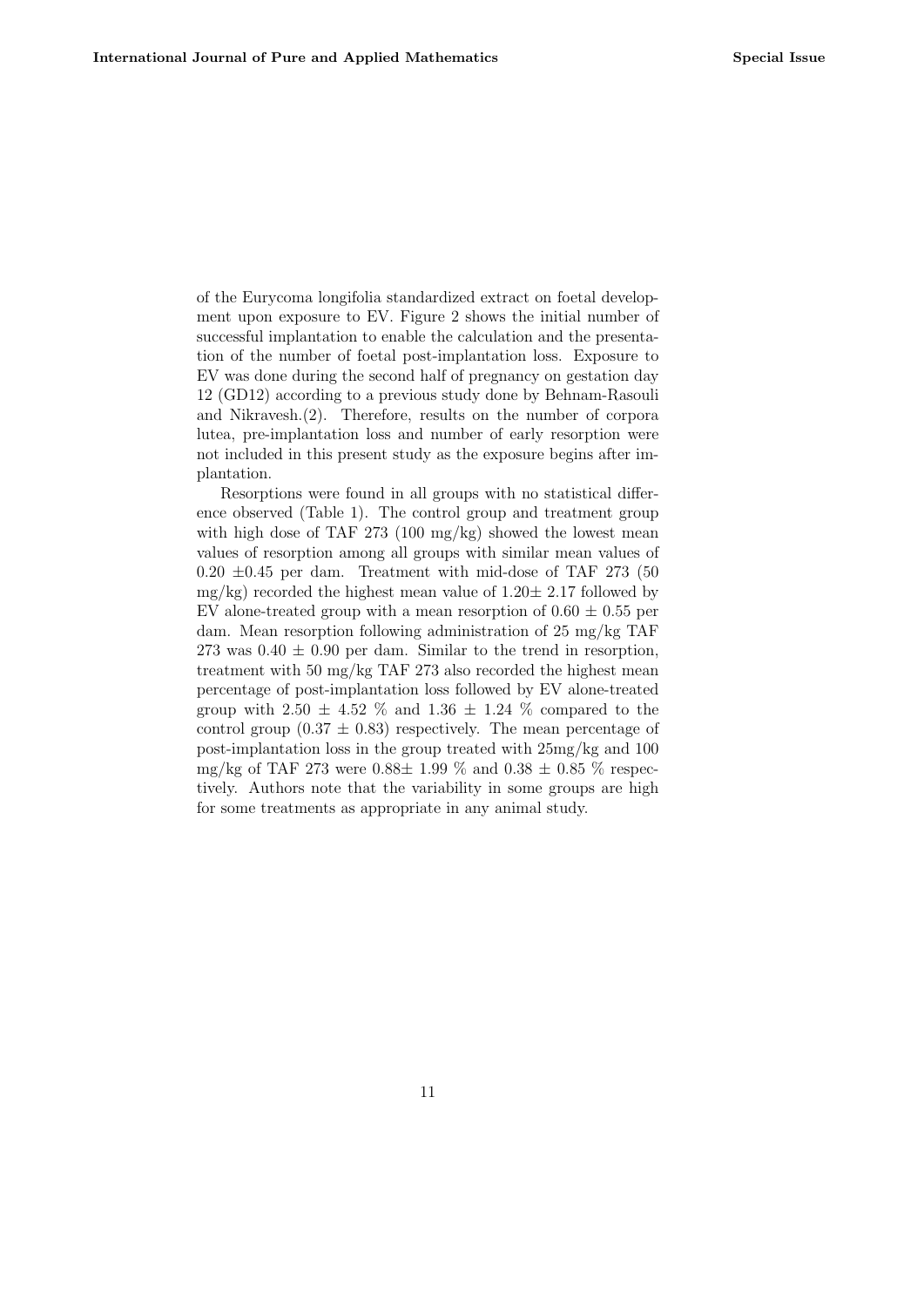## 4.4 Foetal Weight



Figure 3. Body weight of foetus following exposure to EV and treatment with TAF 273  $(25, 50 \text{ and } 100 \text{ mg/kg})$  from GD12-GD19. Data are expressed as mean SD.  $*$  p < 0.001 compared to control group  $(C)$ ,  $+ p < 0.001$  compared to EV alone-treated group (EV).

As shown in Figure 3, the mean body weight of the foetus was significantly reduced ( $p<0.05$  and  $p<0.001$ ) in all TAF 273 treatment groups compared to that of control and EV alone-treated group. The EV alone-treated group recorded the highest foetus body weight with a mean value of 5.95 0.49 g compared to the control group  $(4.75 \pm 1.64 \text{ g})$ . The results showed that the foetus weight was influenced by the number of litter size. In the EV alone-treated group, the number of litter size was reduced with increased in the litter mass. This showed that the foetus in the EV alone-treated group received enough supply of nutrition since there were more spaces in the uterus due to a lower number of foetuses therefore resulting in an increase in the foetus weight.(30) The significant decreased observed in the foetus body weight in all TAF 273 treated groups may be due to the effect on the availability of space in the uterus for embryonic development as well as insufficient blood supply for nutrition.(31-33) The reduction may also serve as an indication that the foetus experienced intrauterine growth restriction.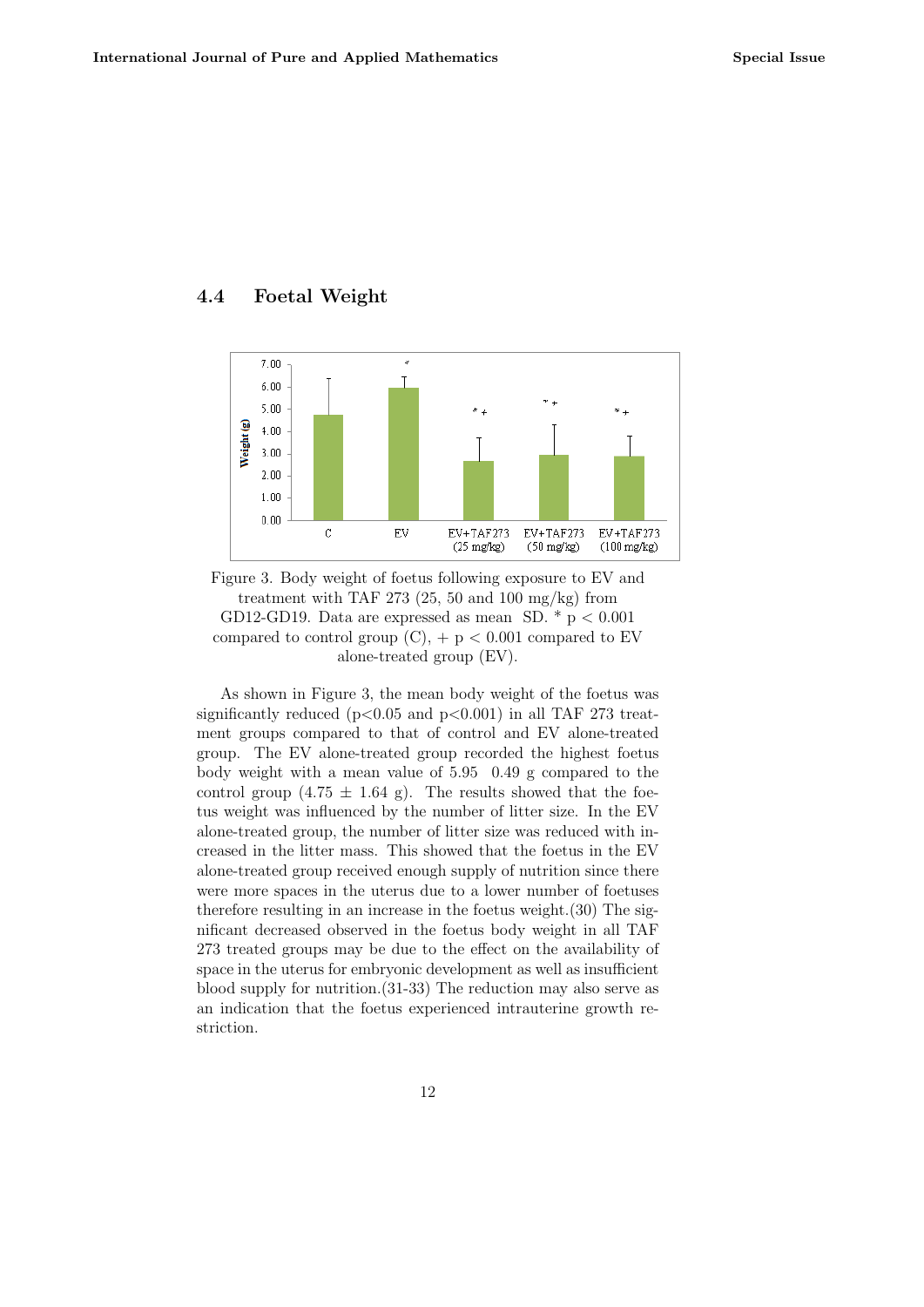## 4.5 Foetal Crown-rump Length



Figure 4. Crown-rump length and tail length following exposure to EV and treatment with TAF 273 (25, 50 and 100 mg/kg) from GD12-GD19. Data are expressed as mean SD.  $*$  p < 0.05 compared to control group  $(C)$ , + p < 0.05 compared to EV alone-treated group (EV).

The EV alone-treated group recorded the highest means value of crown-rump length  $(3.44 \pm 0.45 \text{ cm})$  compared to the control group  $(3.18 \pm 0.70 \text{ cm})$  (Figure 4). The crown-rump length was significantly  $(p<0.05)$  lower in groups that received treatment of 25 mg/kg, 50 mg/kg and 100 mg/kg TAF 273, with mean values of  $2.36 \pm 0.35$  cm,  $2.45 \pm 0.56$  cm and  $2.55 \pm 0.38$  cm respectively. The reduction in crown-rump length observed in the treatment groups whose mother were treated with various doses of TAF 273 was probably due to the reduction of body weight of the foetuses. As mentioned earlier, this might also serve as an indication for intrauterine growth restriction. A representation of crown-rump length can be seen in Figure 5a.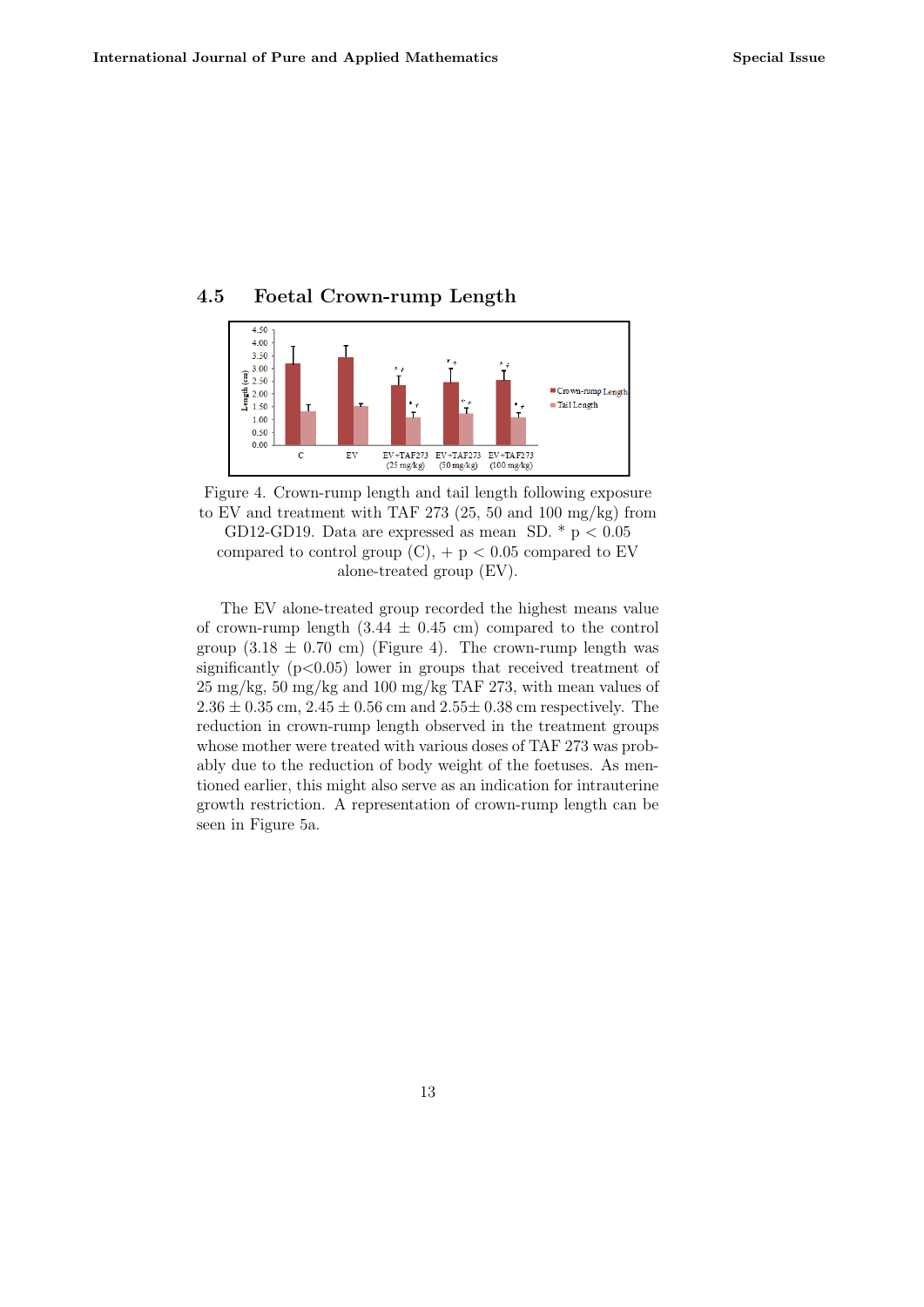

Figure 5: Photographs showing (a) foetus with kyphosis (arrowhead), (b) foetus with scoliosis (arrowhead), (c) foetus with kinky tail (arrowhead) and (d) foetus with growth inhibition (arrowhead).

### 4.6 Foetal Tail Length

The foetal tail length was significantly  $(p<0.05)$  lower in the TAF 273 treatment groups whose mothers received  $25 \text{ mg/kg}, 50 \text{ mg/kg}$ and 100 mg/kg extract of Eurycoma longifolia standardized extract, TAF 273, compared with the control and EV-treated group (Figure 5). The tail length recorded in the treatment groups were  $1.10 \pm$ 0.20 cm,  $1.23 \pm 0.23$  cm and  $1.10 \pm 0.18$  cm for  $25 \text{ mg/kg}, 50 \text{ mg/kg}$ and 100 mg/kg TAF 273 respectively. In the EV alone-treated group, the tail length was recorded at a higher value  $(1.52\pm0.12 \text{ cm})$ than that of the control group  $(1.35\pm 0.23 \text{ cm})$ . Several studies with different plant extracts have also reported the same findings where reduction in foetal weight and crown-rump length have associations with a reduced tail length.  $(34, 35)$  This connection was not fully understood but the reduction in the length of the tail may probably be due to the inhibition of growth of different parts of the body.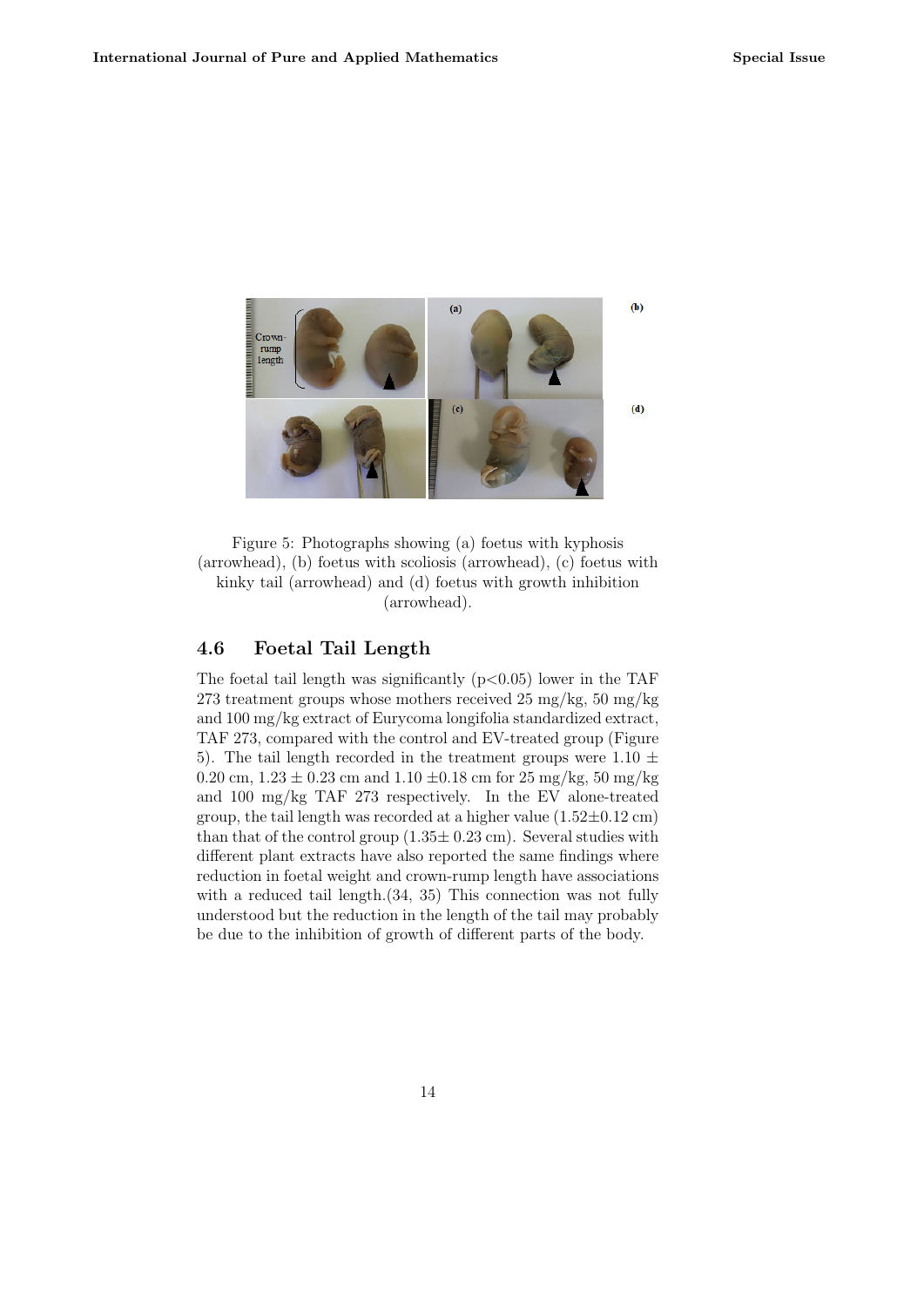

### 4.7 Sex of Foetus

Figure 6. Sex of foetus following exposure to EV and treatment with TAF 273 (25, 50 and 100 mg/kg) from GD12-GD19.

The sex of the foetus was determined by observation of anogenital distance (AGD). The AGD in females is usually smaller than the males. The number of male foetuses was increased in the group treated with 100 mg/kg of TAF 273 with 33 males recorded out 52 foetuses (Figure 6). The control group recorded a balanced ratio of male and female foetuses (26 and 27) similar to pregnant rats treated with EV alone (23 and 20) and TAF 273 at 25 mg/kg treatment group (23 and 20). A record of 25 females out of 42 foetuses was noted for the group treated with 50 mg/kg TAF 273. Determination of sex in polytocous species with multiple offspring was suggested to be influenced by maternal diet which has high glucose content, fatty acids and postprandial triacylglycerol (TAG), following which, an increased chance of male offspring are produced rather than females.(36) The high proportion of male foetuses in the group treated with 100 mg/kg TAF 273 might probably be due to the maternal diet before and during conception thus not related to the treatment.

## 4.8 External Malformations of the Foetus

Table 2. Foetal abnormalities exhibited at gestation day 21 following exposure of pregnant rats to estradiol valerate (EV) and Eurycoma longifolia standardized extract (TAF 273).

15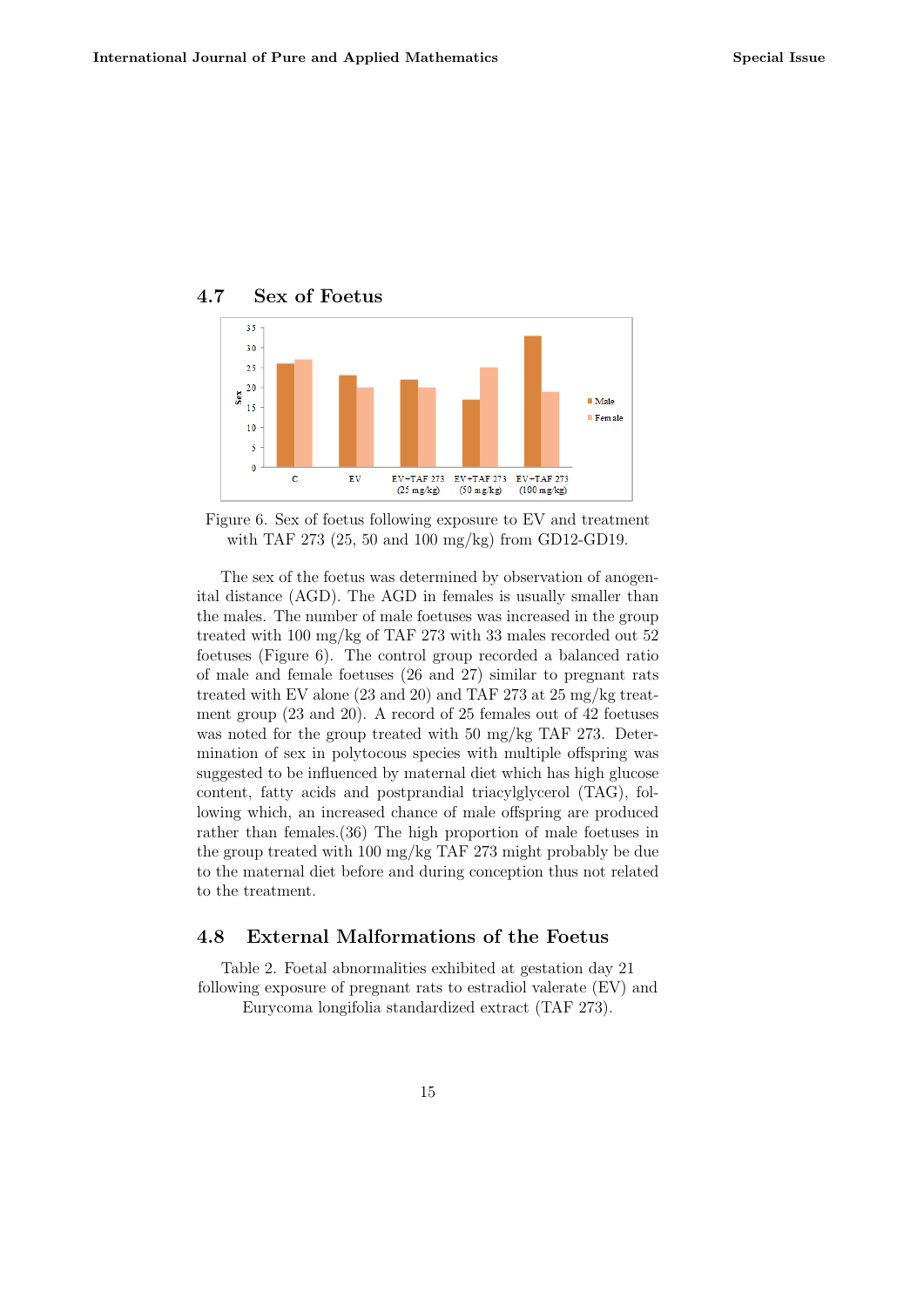| <b>Parameters</b>      | <b>Control</b> | EV<br>$(0.15 \text{ mg/kg})$ | Prior single injection of 0.15 mg/kg of EV |                                        |                                  |
|------------------------|----------------|------------------------------|--------------------------------------------|----------------------------------------|----------------------------------|
|                        |                |                              | <b>TAF 273</b><br>$(25 \text{ mg/kg})$     | <b>TAF 273</b><br>$(50 \text{ mg/kg})$ | TAF 273<br>$(100 \text{ mg/kg})$ |
| No. of foetus observed | 53             | 43                           | 43                                         | 42                                     | 52.                              |
| Kyphosis               | $6(11.32\%)$   | 15 (34.88%)                  | 10(23.26%)                                 | $10(23.81\%)$                          | $6(11.54\%)$                     |
| Scoliosis              | 15 (28.30%)    | 20 (46.51%)                  | $5(11.63\%)$                               | $8(19.05\%)$                           | $4(7.69\%)$                      |
| Kinky tail             | 2(3.77%)       | $9(20.93\%)$                 | $4(9.30\%)$                                | $11(26.19\%)$                          | 19 (36.54%)                      |
| Growth inhibition      | $16(30.19\%)$  |                              | $28(65.11\%)$                              | $30(71.43\%)$                          | 33 (63.46%)                      |

Values are expressed as mean  $\pm$  SD, n=5

#### 4.8.1 Kyphosis and Scoliosis

Kyphosis or body humpback is a condition in which the spine in the upper back has an excessive curvature (Figure 5a). Administration of EV to pregnant rats on GD12 induced an increase in the percentage of external malformations of the foetus in the form of kyphosis exhibited by 15 out of 43 foetuses (34.88%) (Table 2). In the groups treated with 25 mg/kg and 50 mg/kg TAF 273, the incidence of kyphosis was the same with 10 foetuses recorded for each. Control and treatment group of 100 mg/kg TAF 273 each recorded 6 foetuses with kyphosis. Scoliosis, on the other hand, is an occurrence of abnormal lateral curvature of the spine (Figure 5b). Scoliosis seemed more evident in the group treated with EV alone with the incidence of 46.51 % (20 out 43 foetuses) followed by the control group at 28.30 % (15 out of 53 foetuses). Scoliosis incidences in the TAF 273 treatment groups were 11.63 % (5 out 43 foetuses), 19.05 % (8 out of 42 foetuses) and 7.69 % (4 out of 52 foetuses) for doses of 25 mg/kg, 50 mg/kg and 100 mg/kg respectively. The skeletal malformations in the form of kyphosis and scoliosis observed in this present work might be due to congenital factors or restricted food supply to foetus. A study in different species has found that deficiency of vitamin B6 induced scoliosis in 75% of birds.(37) It might also be caused by the positioning of the foetus and the limited space in the uterus especially in the EV alone treatment group, where the foetuses were observed to have a higher body weight and length.(38)

### 4.8.2 Kinky Tail

Incidence of kinky tail (Figure 5c) in TAF 273 treatment groups increased in a dose-dependent manner with  $4$  (9.30 %), 11 (26.19)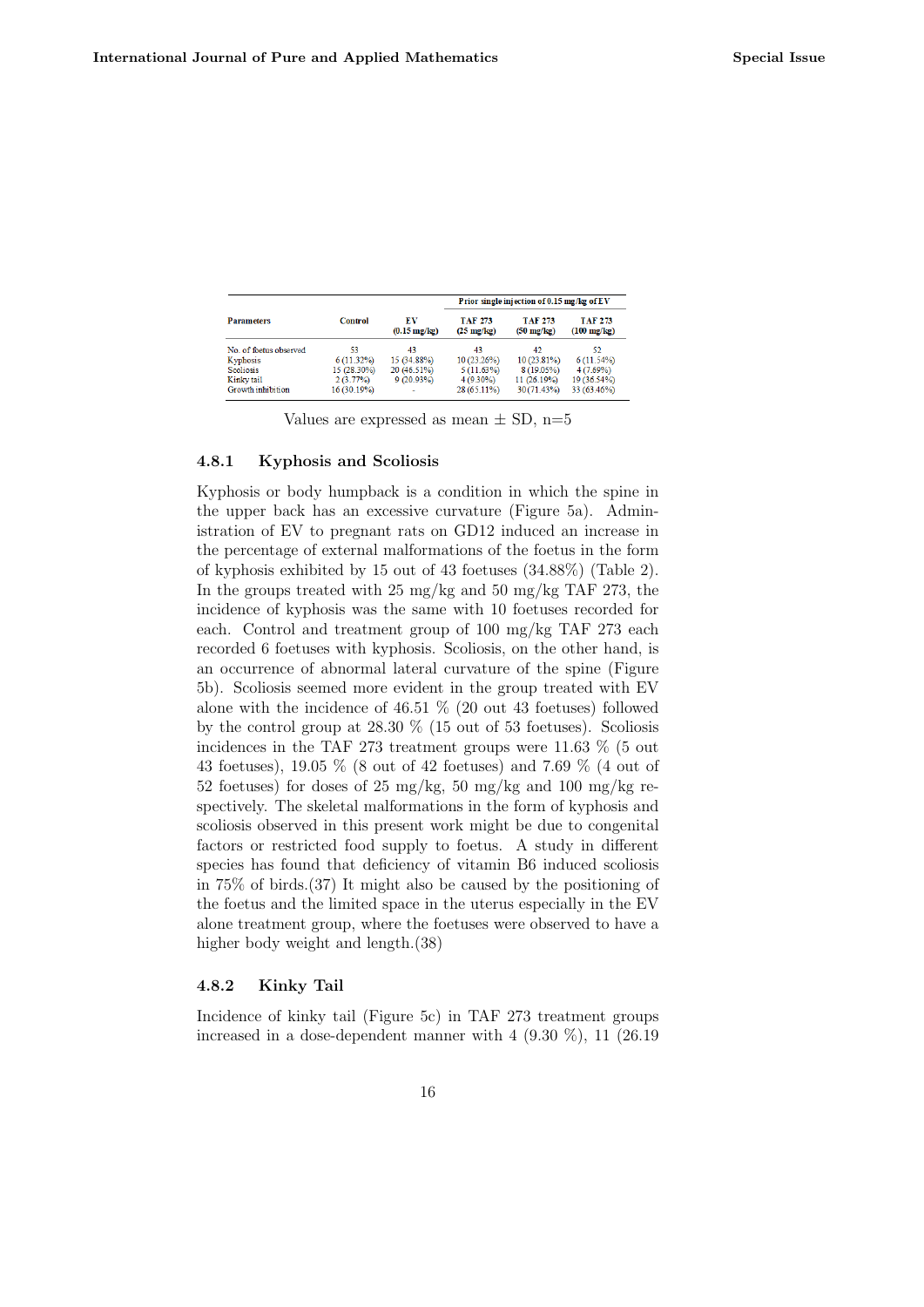$\%$ ) and 19 foetuses (36.54  $\%$ ) for 25 mg/kg, 50 mg/kg and 100 mg/kg doses respectively (Table 2). In the group administered with EV alone, 9 out 43 (20.93%) foetuses displayed kinky tail which was observed to be higher than the control group (3.77 %). The incidence of kinky tail is correlated to the length of the tail. A reduction in tail length may lead to a higher percentage of kinky tail. Interference of the drug during ossification process might be the reason of kinky tail formation.(39)

#### 4.8.3 Foetal Growth Inhibition

Foetal growth inhibition (Figure 5d) was observed in control (30.19%) and in all TAF 273 treatment groups. In the latter, foetal growth inhibition was more pronounced in the group treated with 50 mg/kg TAF 273 (71.43%) (Table 2). The growth inhibition for treatment groups with 25 mg/kg and 100 mg/kg were 65.11  $\%$  and 63.46 % respectively. Intrauterine growth restriction (IUGR) or growth retardation is a condition where the foetus fails to reach its full potential of genetic growth potential.(40, 41) Reduction in body weight and length of the foetus can be an indicator of IUGR.(42) In the present study, treatment with TAF 273 at doses of 25 mg/kg, 50 mg/kg and 100 mg/kg caused foetal growth retardation indicated by a statistically significant  $(p<0.05)$  reduction of both foetus weight and crown-rump length. As pregnancies were synchronized in all rats, the observed IUGR of the foetus in this study may probably be associated to impaired glucose supply to the foetus rather than the reduction in gestational length or preterm delivery.(34) This is associated with reduction of placental efficiency and development in relation to maternal-foetuses exchange (33, 35) as a smaller placenta with a lower blood flow may cause a significant hypoxia resulting in growth retardation of the foetus.(38, 43) The placental weight and length were not recorded in this current study but the parameters may provide an insight to the growth inhibition observed, showing functional connection between the mother and foetus. Nevertheless, the growth inhibition observed in this experiment could perhaps resulted from effects of Eurycoma longifolia standardized extract (TAF 273) and/or spontaneous or naturally occurring conditions in the female pregnant rats. A similar pattern of growth inhibition was observed in the control group but with a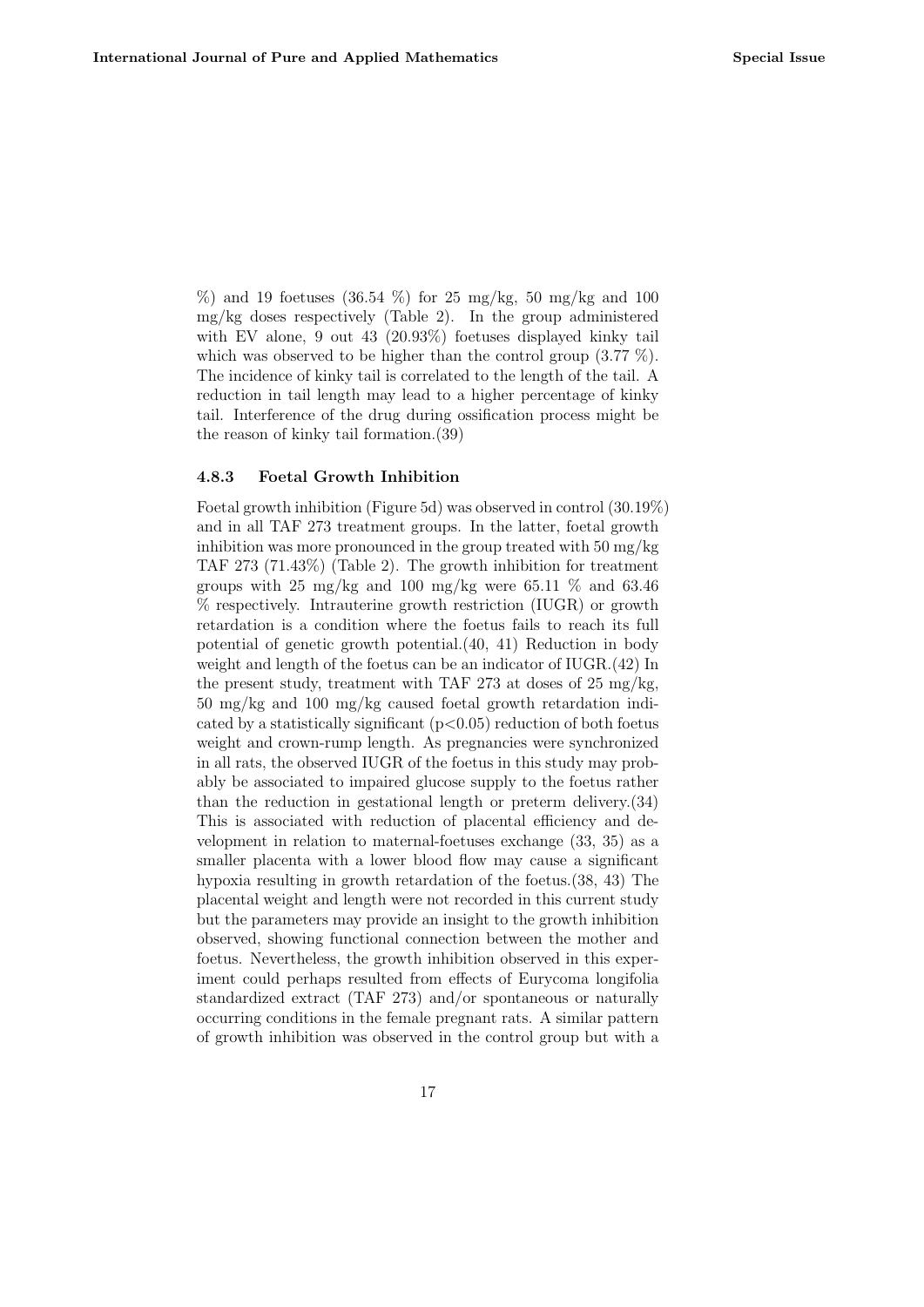smaller number of foetuses exhibiting the characteristics. This was supported by studies where the malformations induced were also sporadically observed in the foetus from the control group.(44-46)

# 5 Conclusion

In conclusion, the developmental toxicity induced by estradiol valerate was evidenced by a marked reduction in the litter size as well as an increase in the number of foetuses with external morphology defects. The present study also suggests that Eurycoma longifolia at a dose of 100 mg/kg may have the potential in ameliorating teratogenic effects of estradiol valerate by reducing external abnormalities in the rat fetuses. The increased incidence of growth inhibition may have to be investigated further to identify plausible causes. Application of plant extracts in between gestation day 12 and 19 has enabled the study of anti-teratogenic effects without the loss of foetus through spontaneous abortion and this experimental model may prove to be beneficial in the extension of the investigation into perturbation of pathways important to foetal growth. The standardized extract of the Eurycoma longifolia seemed to have potential in the protection against teratogenic effects resulting from hormonal imbalance and may have prospects in the treatment of female-linked disorders and fertility procedures.

Acknowledgements: The authors are grateful to the Ministry of Agriculture and Agro-based Industry, Malaysia for funds under the National Key Economic Area (NKEA) Research Grant Scheme, NRGS (Grant No. NH1014D039). We also thank Nadia Hanis Abdul Samat, Syazana Mohamad Zahri, 'Afif Raihan Abdullah and Nurul Syafika Hanim Abu Bakar for technical help.

# References

- [1] 1. Kumar P, Mahajan S. Preimplantation and postimplantation therapy for the treatment of reproductive failure. J Hum Reprod Sci. 2013;6(2):88-92.
- [2] Behnam-Rasouli M, Nikravesh MR. The Abortional and the Teratogenical Effects of 17-beta Estradiol Valerate Admin-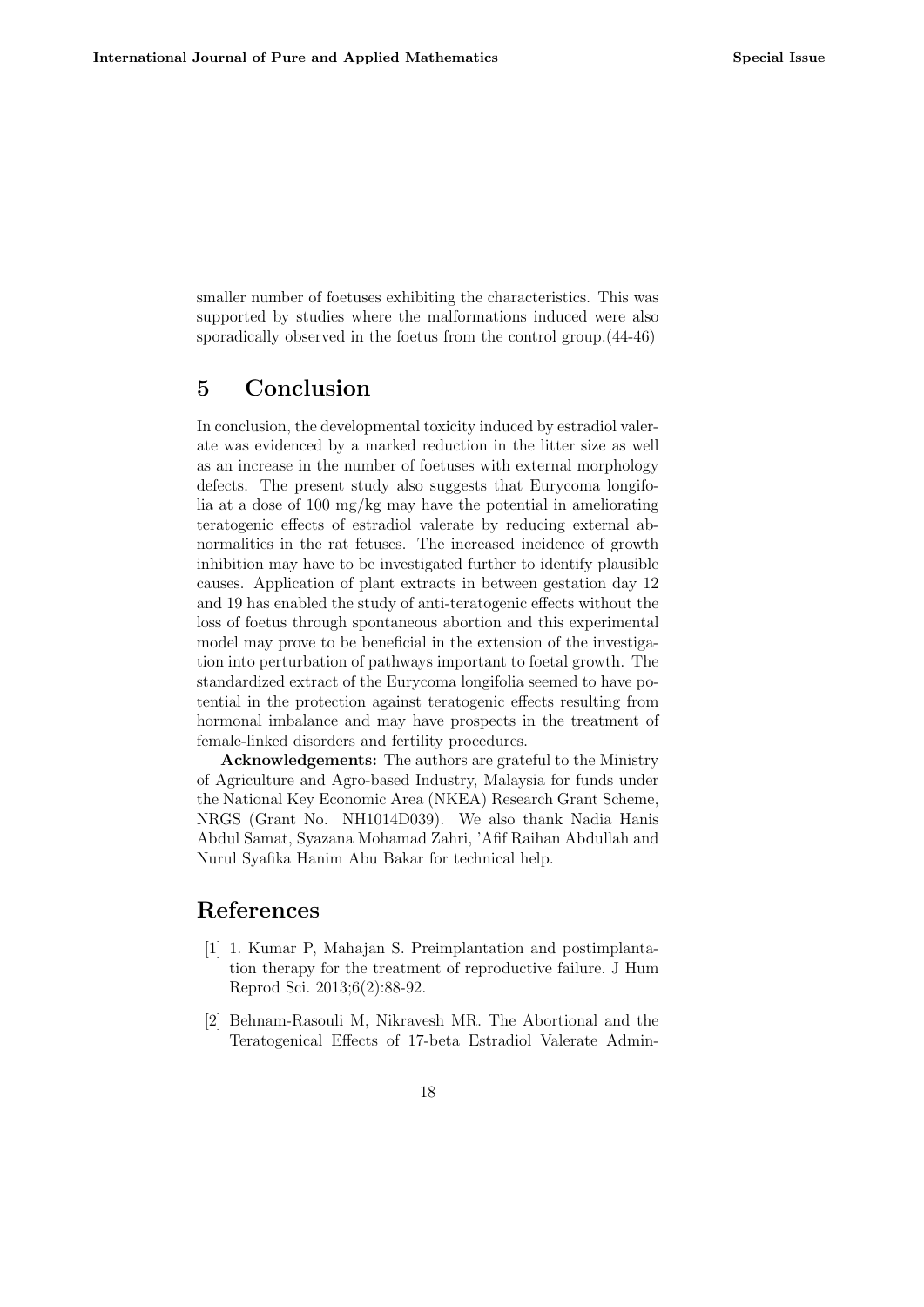istration During Embryonic Development in Rats. Iranian Biomedical Journal. 1997;1(4):53-7.

- [3] Low BS, Choi SB, Abdul Wahab H, Das PK, Chan KL. Eurycomanone, the major quassinoid in Eurycoma longifolia root extract increases spermatogenesis by inhibiting the activity of phosphodiesterase and aromatase in steroidogenesis. J Ethnopharmacol. 2013;149(1):201-7.
- [4] Low BS, Das PK, Chan KL. Standardized quassinoid-rich Eurycoma longifolia extract improved spermatogenesis and fertility in male rats via the hypothalamic-pituitary-gonadal axis. J Ethnopharmacol. 2013;145(3):706-14.
- [5] Alwan S, Chambers CD. Identifying Human Teratogens: An Update. J Pediatr Genet. 2015;4(2):39-41.
- [6] Lather A, Valecha R, Sharma K. World wide potential of plants causing teratogenicity-an overview. Spatula DD - Peer Reviewed Journal on Complementary Medicine and Drug Discovery. 2011;1(2):101.
- [7] Costa KCdS, Bezerra SB, Norte CM, Nunes LMN, Olinda TMd. Medicinal plants with teratogenic potential: current considerations. Brazilian Journal of Pharmaceutical Sciences. 2012;48(3):427-33.
- [8] Gorini F, Chiappa E, Gargani L, Picano E. Potential effects of environmental chemical contamination in congenital heart disease. Pediatr Cardiol. 2014;35(4):559-68.
- [9] Pereira OCM. ¡b¿Endocrine Disruptors and Hypothalamic Sexual Differentiation $b/j$ . Annual Review of Biomedical Sciences. 2006;5(0).
- [10] Park J, Song H, Kim SK, Lee MS, Rhee DK, Lee Y. Effects of ginseng on two main sex steroid hormone receptors: estrogen and androgen receptors. J Ginseng Res. 2017;41(2):215-21.
- [11] Okereke C. Effect of Ethanolic Extract of Cannabis sativa on Progesterone and Estrogen Hormones in Female Wistar Rats. Reproductive System & Sexual Disorders. 2015;04(02).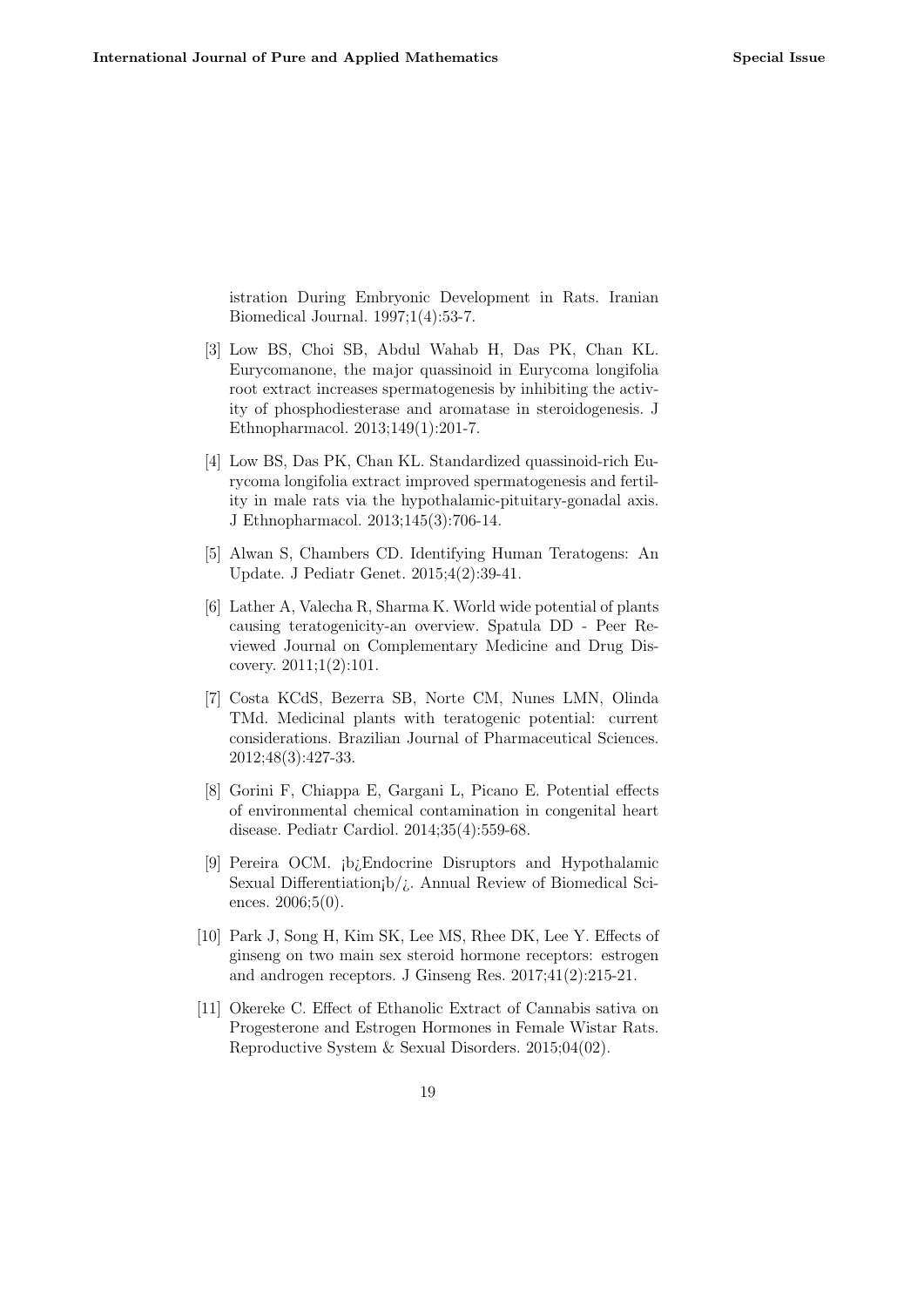- [12] Hilakivi-Clarke L, Cho E, Cabanes A, DeAssis S, Olivo S, Helferich W, et al. Dietary modulation of pregnancy estrogen levels and breast cancer risk among female rat offspring. Clinical cancer research. 2002;8(11):3601-10.
- [13] Cui J, Shen Y, Li R. Estrogen synthesis and signaling pathways during aging: from periphery to brain. Trends Mol Med. 2013;19(3):197-209.
- [14] Davies MJ, Norman RJ. Programming and reproductive functioning. Trends in Endocrinology & Metabolism. 2002;13(9):386-92.
- [15] Veurink M, Koster M, Berg LTdJ-vd. The history of DES, lessons to be learned. Pharmacy World & Science. 2005;27(3):139-43.
- [16] Hoover RN, Hyer M, Pfeiffer RM, Adam E, Bond B, Cheville AL, et al. Adverse health outcomes in women exposed in utero to diethylstilbestrol. New England Journal of Medicine. 2011;365(14):1304-14.
- [17] Bhat R, Karim A. Tongkat Ali (Eurycoma longifolia Jack): a review on its ethnobotany and pharmacological importance. Fitoterapia. 2010;81(7):669-79.
- [18] Perry LM, Metzger J. Medicinal plants of East and Southeast Asia: attributed properties and uses: MIT press; 1980.
- [19] Darise M, Kohda H, Mizutani K, Tanaka O. Eurycomanone and eurycomanol, quassinoids from the roots of Eurycoma longifolia. Phytochemistry. 1982;21(8):2091-3.
- [20] Darise M, Kohda H, Mizutani K, Tanaka O. Revision of configuration of the 12-hydroxyl group of eurycomanone and eurycomanol, quassinoids from Eurycoma longifolia. Phytochemistry. 1983;22(6):1514.
- [21] Wahab NA, Mokhtar NM, Halim WN, Das S. The effect of eurycoma longifolia Jack on spermatogenesis in estrogen-treated rats. Clinics (Sao Paulo). 2010;65(1):93-8.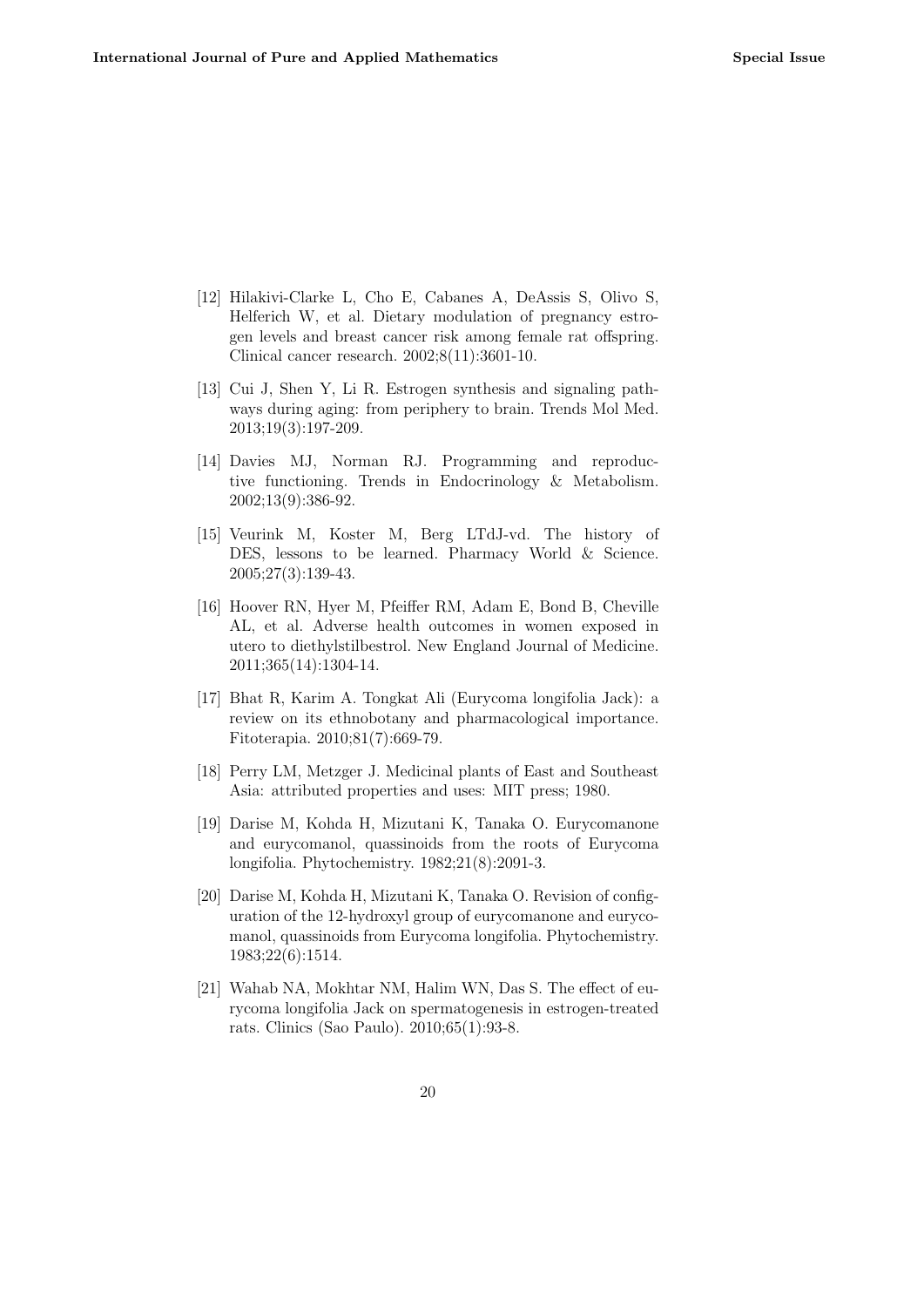- [22] Chan KL, Choo CY, Abdullah NR, Ismail Z. Antiplasmodial studies of Eurycoma longifolia Jack using the lactate dehydrogenase assay of Plasmodium falciparum. J Ethnopharmacol. 2004;92(2-3):223-7.
- [23] Ang HH, Sim MK. Eurycoma longifolia Jack enhances libido in sexually experienced male rats. Experimental Animals. 1997;46(4):287-90.
- [24] Abdulghani M, Hussin AH, Sulaiman SA, Chan KL. The ameliorative effects of Eurycoma longifolia Jack on testosteroneinduced reproductive disorders in female rats. Reproductive biology. 2012;12(2):247-55.
- [25] Rahman SA, Ahmad NA, Abdul Samat NH, Zahri S, Abdullah AR, Chan K-L. The potential of standardized quassinoid-rich extract of Eurycoma longifolia in the regulation of the oestrous cycle of rats. Asian Pacific Journal of Tropical Biomedicine.  $2017;7(1):27-31.$
- [26] Low BS, Das PK, Chan KL. Acute, reproductive toxicity and two-generation teratology studies of a standardized quassinoidrich extract of Eurycoma longifolia Jack in Sprague-Dawley rats. Phytother Res. 2014;28(7):1022-9.
- [27] Low B-S, Teh C-H, Yuen K-H, Chan K-L. Physico-chemical effects of the major quassinoids in a standardized Eurycoma longifolia extract (Fr 2) on the bioavailability and pharmacokinetic properties, and their implications for oral antimalarial activity. Natural product communications. 2011;6(3):337-41.
- [28] Bailey GP, Wise LD, Buschmann J, Hurtt M, Fisher JE. Pre- and postnatal developmental toxicity study design for pharmaceuticals. Birth Defects Res B Dev Reprod Toxicol. 2009;86(6):437-45.
- [29] Seidman DS, Itsekson A, Alesker M, Zolti M, Carp H, Wolman I. Estradiol valerate as a possible endocrine reproductive disruptor: evidence from an in vivo rat model. Fertil Steril. 2009;91(4 Suppl):1510-2.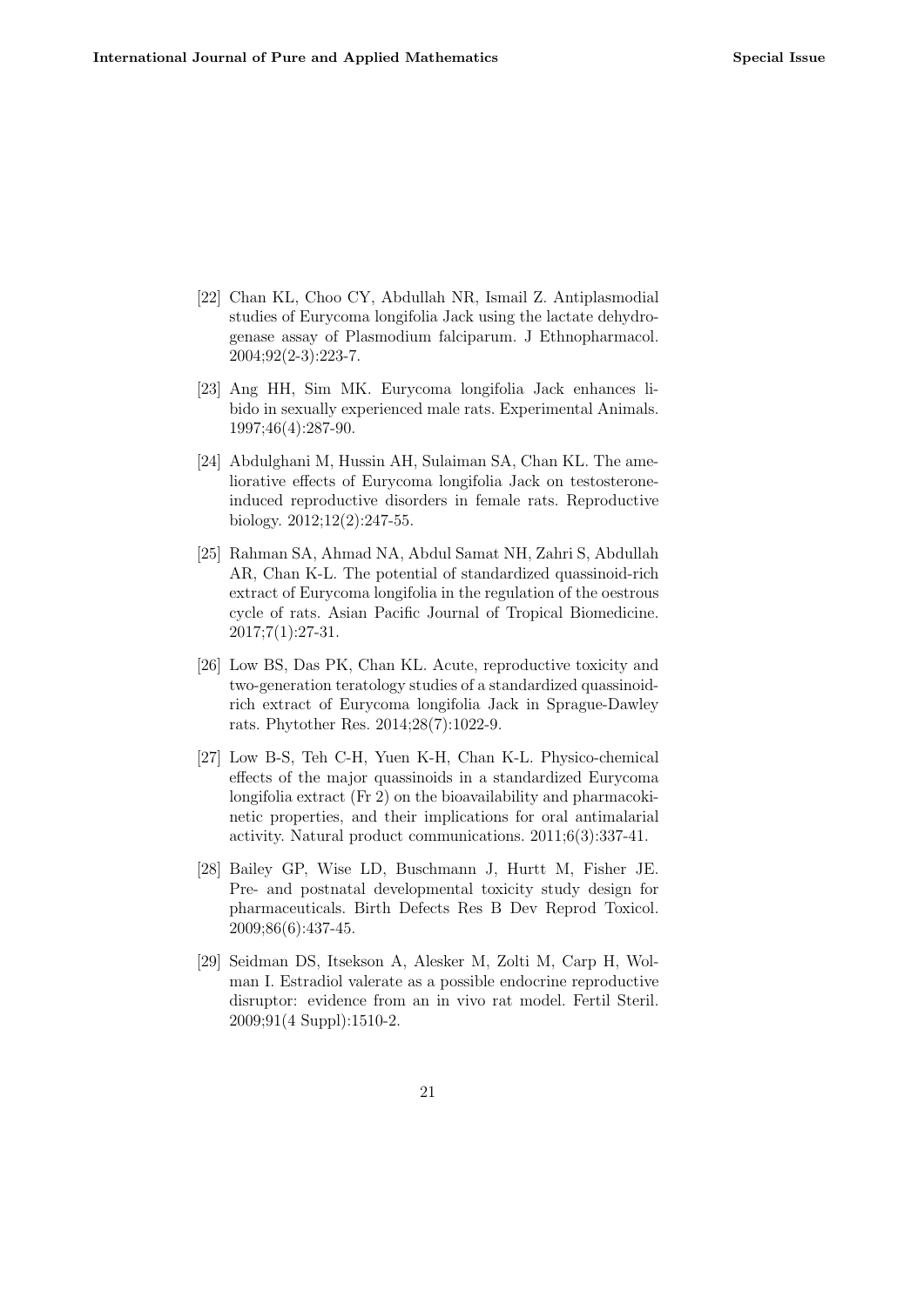- [30] Dare S, Hamman W, Musa S, Goji A, Oyewale A, Abba S, et al. Effects of aqueous extract of Anacardium occidentale (cashew) leaf on pregnancy outcome of wistar rats. International Journal of Animal and Veterinary Advances. 2011;3(2):77-82.
- [31] Tanaka T. The relationships between litter size, offspring weight, and behavioral development in laboratory mice Mus musculus. Mammal Study. 2004;29(2):147-53.
- [32] Romero V, Dela Cruz C, Pereira O. Reproductive and toxicological effects of isoflavones on female offspring of rats exposed during pregnancy. Anim Reprod. 2008;5(3-4):83-9.
- [33] Aboubakr M, Elbadawy M, Soliman A, El-Hewaity M. Embryotoxic and teratogenic effects of norfloxacin in pregnant female albino rats. Advances in pharmacological sciences. 2014;2014.
- [34] Amah CI, Yama OE, Noronha CC. Infecund evaluation of cycling female SpragueDawley rats: An aftermath treatment with Momordica charantia seed extract. Middle East Fertility Society Journal. 2012;17(1):37-41.
- [35] Shabbir A, Shamsi S, Shahzad M, Butt HI, Aamir K, Iqbal J. Evaluation of developmental toxicity of guaifenesin using pregnant female rats. Indian journal of pharmacology. 2016;48(3):264.
- [36] Gray C, Long S, Green C, Gardiner SM, Craigon J, Gardner DS. Maternal fructose and/or salt intake and reproductive outcome in the rat: effects on growth, fertility, sex ratio, and birth order. Biology of reproduction. 2013;89(3):51.
- [37] Greve C, Trachtenberg E, Opsahl W, Abbott U, Rucker R. Diet as an external factor in the expression of scoliosis in a line of susceptible chickens. J Nutr. 1987;117:189-93.
- [38] Barr M, Brent RL. The relation of the uterine vasculature to fetal growth and the intrauterine position effect in rats. Teratology. 1970;3(3):251-60.
- [39] Savithri Y, Sekhar P, Sravanthi P, Rao J. Teratogenic effects of sodium fluoride and cypermethrin synergism in albino mice. Int J Chem Pharm Sci. 2014;5:61-7.